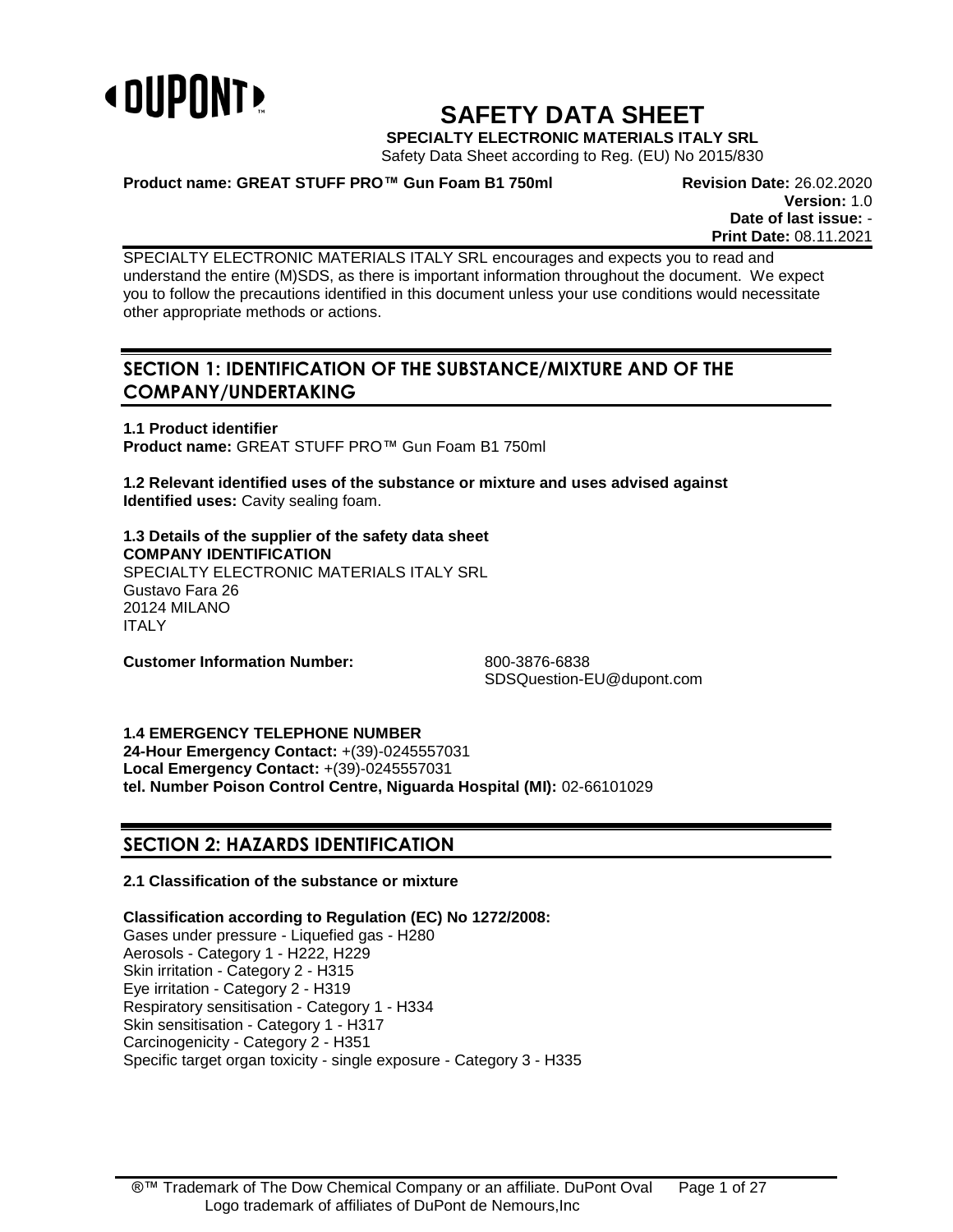Specific target organ toxicity - repeated exposure - Category 2 - Inhalation - H373 For the full text of the H-Statements mentioned in this Section, see Section 16.

# **2.2 Label elements**

**Labelling according to Regulation (EC) No 1272/2008:**

**Hazard pictograms**



# **Signal word: DANGER**

#### **Hazard statements**

- H280 Contains gas under pressure; may explode if heated.
- H222 Extremely flammable aerosol.
- H229 Pressurised container: May burst if heated.
- H315 Causes skin irritation.
- H317 May cause an allergic skin reaction.
- H319 Causes serious eye irritation.
- H334 May cause allergy or asthma symptoms or breathing difficulties if inhaled.
- H335 May cause respiratory irritation.
- H351 Suspected of causing cancer.
- H373 May cause damage to organs (Respiratory Tract) through prolonged or repeated exposure if inhaled.

#### **Precautionary statements**

- P201 Chain special instructions before use.<br>P102 Keep out of reach of children.
- Keep out of reach of children.
- P210 Keep away from heat/sparks/open flames/hot surfaces. No smoking.
- P211 Do not spray on an open flame or other ignition source.
- P251 Do not pierce or burn, even after use.
- P260 Do not breathe dust/ fume/ gas/ mist/ vapours/ spray.
- P264 Wash skin thoroughly after handling.
- P280 Wear protective gloves/ protective clothing/ eye protection/ face protection.
- P304 + P340 + P312 IF INHALED: Remove person to fresh air and keep comfortable for breathing. Call a POISON CENTER/doctor if you feel unwell.
- P308 + P313 IF exposed or concerned: Get medical advice/ attention.
- P410 + P412 Protect from sunlight. Do not expose to temperatures exceeding 50 °C/ 122 °F.
- **Contains** Prepolymer of MDI and polyol; Diphenylmethane Diisocyanate, isomers and homologues; 4,4'-methylenediphenyl diisocyanate

# **2.3 Other hazards**

Persons already sensitised to diisocyanates may develop allergic reactions when using this product. Persons suffering from asthma, eczema or skin problems should avoid contact, including dermal contact, with this product.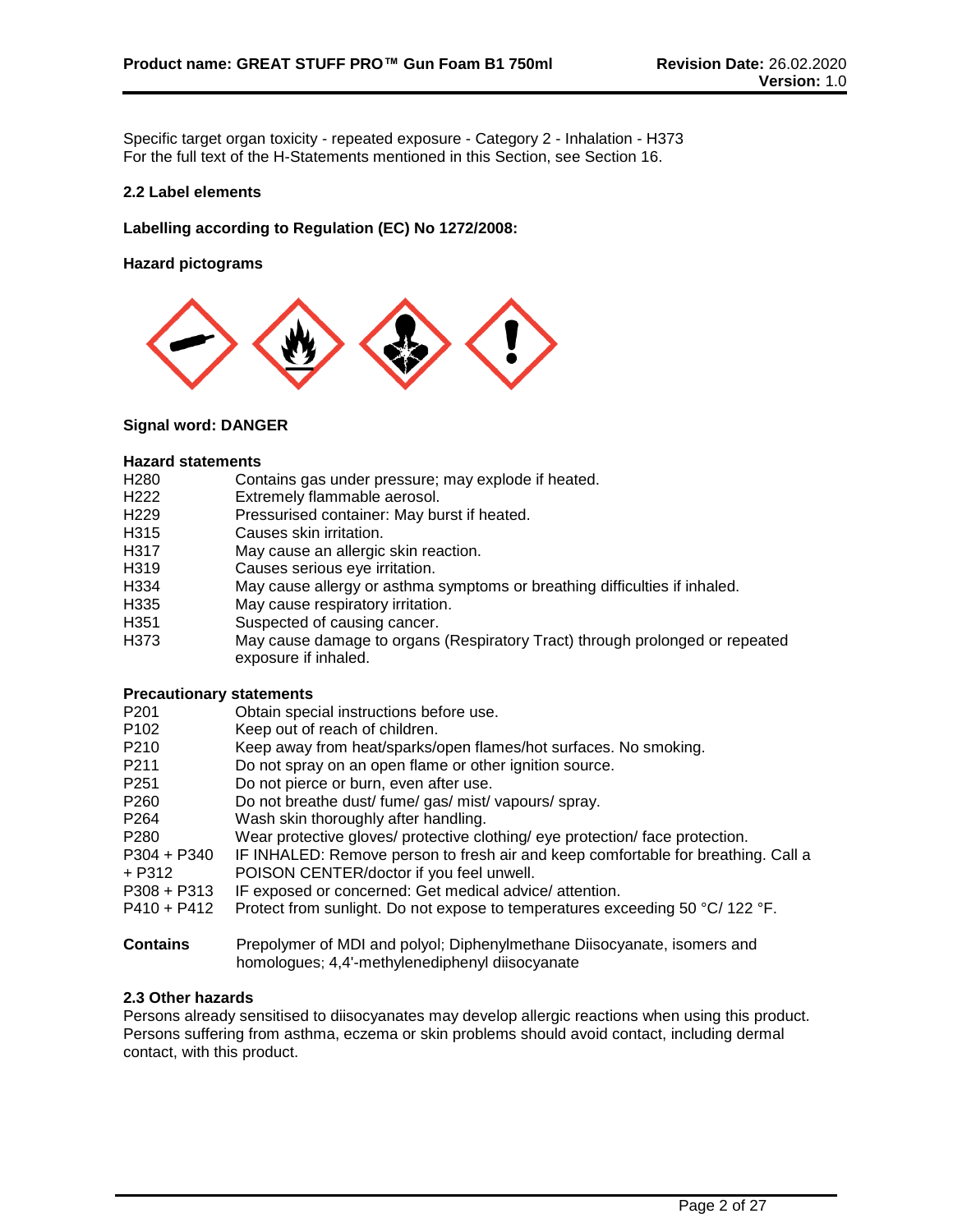This product should not be used under conditions of poor ventilation unless a protective mask with an appropriate gas filter (i.e. type A1 according to standard EN 14387) is used. This product contains no substances assessed to be PBT or vPvB at levels of 0.1% or higher.

# **SECTION 3: COMPOSITION/INFORMATION ON INGREDIENTS**

# **3.2 Mixtures**

This product is a mixture.

| <b>CASRN/</b><br>$EC-No. /$<br>Index-No.                                     | <b>REACH</b><br><b>Registration</b><br><b>Number</b> | Concentration   | Component                                                     | <b>Classification:</b><br><b>REGULATION (EC) No</b><br>1272/2008                                                                                                                            |
|------------------------------------------------------------------------------|------------------------------------------------------|-----------------|---------------------------------------------------------------|---------------------------------------------------------------------------------------------------------------------------------------------------------------------------------------------|
|                                                                              |                                                      |                 |                                                               |                                                                                                                                                                                             |
| <b>CASRN</b><br>Not available<br>EC-No.<br>Polymer<br>Index-No.              |                                                      | $25,0 - 45,0 %$ | Prepolymer of MDI<br>and polyol                               | Resp. Sens. - 1 - H334<br>Skin Sens. - 1 - H317                                                                                                                                             |
| <b>CASRN</b><br>9016-87-9<br>EC-No.<br>618-498-9<br>Index-No.                |                                                      | $15,0 - 35,0 %$ | Diphenylmethane<br>Diisocyanate,<br>isomers and<br>homologues | Acute Tox. - 4 - H332<br>Skin Irrit. - 2 - H315<br>Eye Irrit. - 2 - H319<br>Resp. Sens. - 1 - H334<br>Skin Sens. - 1 - H317<br>Carc. - 2 - H351<br>STOT SE - 3 - H335<br>STOT RE - 2 - H373 |
| <b>CASRN</b><br>13674-84-5<br>EC-No.<br>237-158-7<br>Index-No.               | 01-2119486772-26                                     | $15.0 - 25.0 %$ | Tris(1-chloro-2-<br>propyl) phosphate                         | Acute Tox. - 4 - H302                                                                                                                                                                       |
| <b>CASRN</b><br>101-68-8<br>EC-No.<br>202-966-0<br>Index-No.<br>615-005-00-9 | 01-2119457014-47                                     | $5,0 - 15,0 %$  | 4.4'<br>methylenediphenyl<br>diisocyanate                     | Acute Tox. - 4 - H332<br>Skin Irrit. - 2 - H315<br>Eye Irrit. - 2 - H319<br>Resp. Sens. - 1 - H334<br>Skin Sens. - 1 - H317<br>Carc. - 2 - H351<br>STOT SE - 3 - H335<br>STOT RE - 2 - H373 |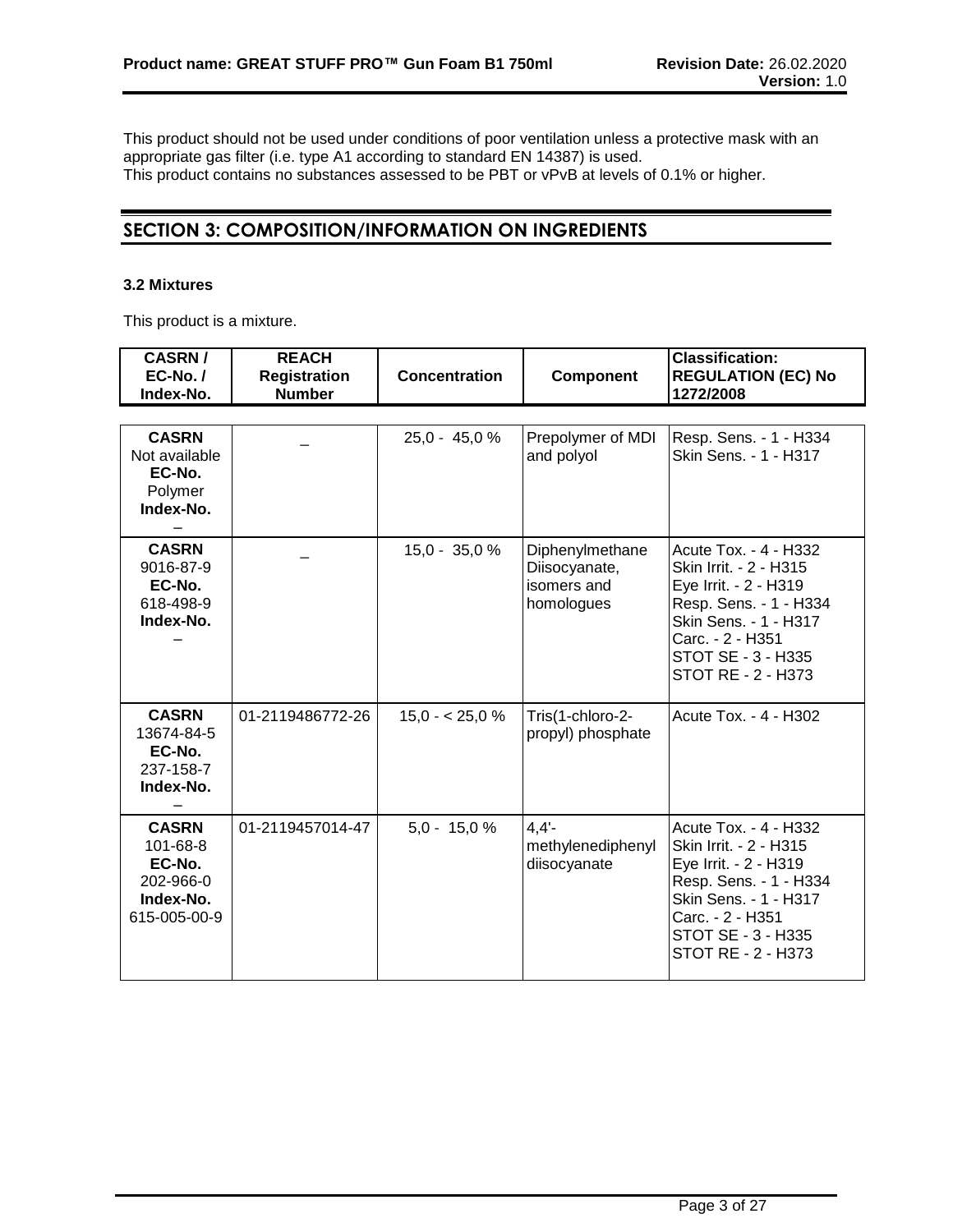| <b>CASRN</b><br>115-10-6<br>EC-No.<br>204-065-8<br>Index-No.<br>603-019-00-8 | $3,0 - 7,0 %$ | dimethyl ether | Flam. Gas - 1 - H220<br>Press. Gas - Liquefied gas<br>- H <sub>2</sub> 80 |
|------------------------------------------------------------------------------|---------------|----------------|---------------------------------------------------------------------------|
| <b>CASRN</b><br>74-98-6<br>EC-No.<br>200-827-9<br>Index-No.<br>601-003-00-5  | $2,0 - 5,0 %$ | propane        | Flam. Gas - 1 - H220<br>Press. Gas - Compr. Gas -<br>H <sub>280</sub>     |
| <b>CASRN</b><br>75-28-5<br>EC-No.<br>200-857-2<br>Index-No.<br>601-004-00-0  | $2,0 - 5,0 %$ | Isobutane      | Flam. Gas - 1 - H220<br>Press. Gas - Compr. Gas -<br>H <sub>280</sub>     |

For the full text of the H-Statements mentioned in this Section, see Section 16.

*Note*

Note: CAS 101-68-8 is an MDI isomer that is part of CAS 9016-87-9.

# **SECTION 4: FIRST AID MEASURES**

# **4.1 Description of first aid measures**

# **General advice:**

First Aid responders should pay attention to self-protection and use the recommended protective clothing (chemical resistant gloves, splash protection). If potential for exposure exists refer to Section 8 for specific personal protective equipment.

**Inhalation:** Move person to fresh air. If not breathing, give artificial respiration; if by mouth to mouth use rescuer protection (pocket mask, etc). If breathing is difficult, oxygen should be administered by qualified personnel. Call a physician or transport to a medical facility.

**Skin contact:** Remove material from skin immediately by washing with soap and plenty of water. Remove contaminated clothing and shoes while washing. Seek medical attention if irritation persists. Wash clothing before reuse. An MDI skin decontamination study demonstrated that cleaning very soon after exposure is important, and that a polyglycol-based skin cleanser or corn oil may be more effective than soap and water. Discard items which cannot be decontaminated, including leather articles such as shoes, belts and watchbands. Suitable emergency safety shower facility should be available in work area.

**Eye contact:** Immediately flush eyes with water; remove contact lenses, if present, after the first 5 minutes, then continue flushing eyes for at least 15 minutes. Obtain medical attention without delay, preferably from an ophthalmologist. Suitable emergency eye wash facility should be immediately available.

**Ingestion:** Do not induce vomiting. Call a physician and/or transport to emergency facility immediately.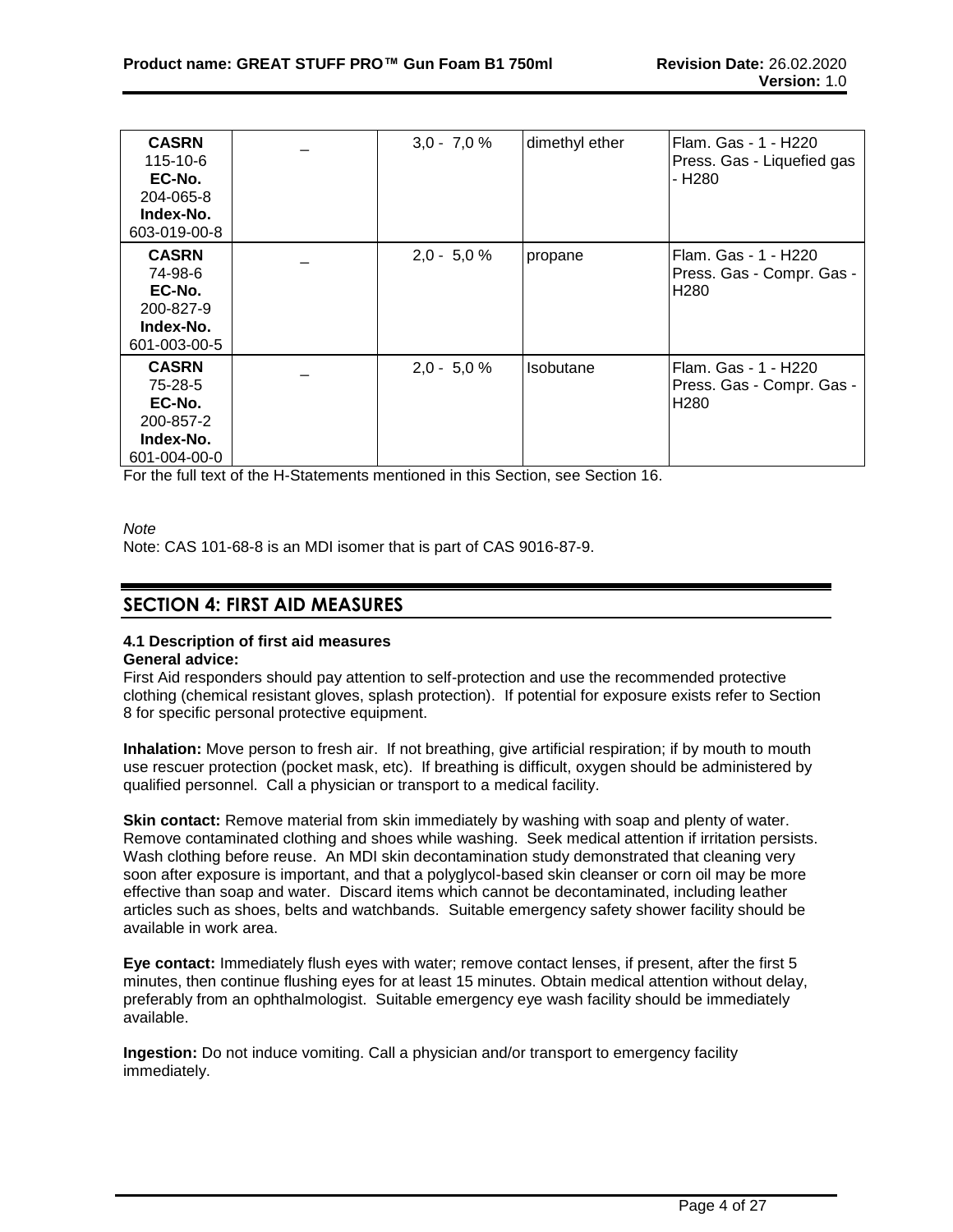# **4.2 Most important symptoms and effects, both acute and delayed:**

Aside from the information found under Description of first aid measures (above) and Indication of immediate medical attention and special treatment needed (below), any additional important symptoms and effects are described in Section 11: Toxicology Information.

# **4.3 Indication of any immediate medical attention and special treatment needed**

**Notes to physician:** Maintain adequate ventilation and oxygenation of the patient. May cause respiratory sensitization or asthma-like symptoms. Bronchodilators, expectorants and antitussives may be of help. Treat bronchospasm with inhaled beta2 agonist and oral or parenteral corticosteroids. Respiratory symptoms, including pulmonary edema, may be delayed. Persons receiving significant exposure should be observed 24-48 hours for signs of respiratory distress. If you are sensitized to diisocyanates, consult your physician regarding working with other respiratory irritants or sensitizers. Attempt seizure control with diazepam 5-10 mg (adults) intravenous over 2-3 minutes. Repeat every 5-10 minutes as needed. Monitor for hypotension, respiratory depression, and need for intubation. Consider second agent if seizures persist after 30 mg. If seizures persist or recur administer phenobarbital 600-1200 mg (adults) intravenous diluted in 60 ml 0.9% saline given at 25-50 mg/minute. Evaluate for hypoxia, dysrhythmia, electrolyte disturbance, hypoglycemia (treat adults with dextrose 100 mg intravenous). Exposure may increase "myocardial irritability". Do not administer sympathomimetic drugs such as epinephrine unless absolutely necessary. Treatment of exposure should be directed at the control of symptoms and the clinical condition of the patient. Excessive exposure may aggravate preexisting asthma and other respiratory disorders (e.g. emphysema, bronchitis, reactive airways dysfunction syndrome).

# **SECTION 5: FIREFIGHTING MEASURES**

# **5.1 Extinguishing media**

**Suitable extinguishing media:** Water fog or fine spray.. Dry chemical fire extinguishers.. Carbon dioxide fire extinguishers.. Foam.. Alcohol resistant foams (ATC type) are preferred. General purpose synthetic foams (including AFFF) or protein foams may function, but will be less effective..

**Unsuitable extinguishing media:** Do not use direct water stream.. Straight or direct water streams may not be effective to extinguish fire..

# **5.2 Special hazards arising from the substance or mixture**

**Hazardous combustion products:** During a fire, smoke may contain the original material in addition to combustion products of varying composition which may be toxic and/or irritating.. Combustion products may include and are not limited to:. Nitrogen oxides.. Isocyanates.. Hydrogen chloride.. Carbon monoxide.. Carbon dioxide.. Hydrogen cyanide..

**Unusual Fire and Explosion Hazards:** Contains flammable propellant. Aerosol cans exposed to fire can rupture and become flaming projectiles. Propellant release may result in a fireball.. Vapors are heavier than air and may travel a long distance and accumulate in low lying areas. Ignition and/or flash back may occur.. Dense smoke is produced when product burns..

# **5.3 Advice for firefighters**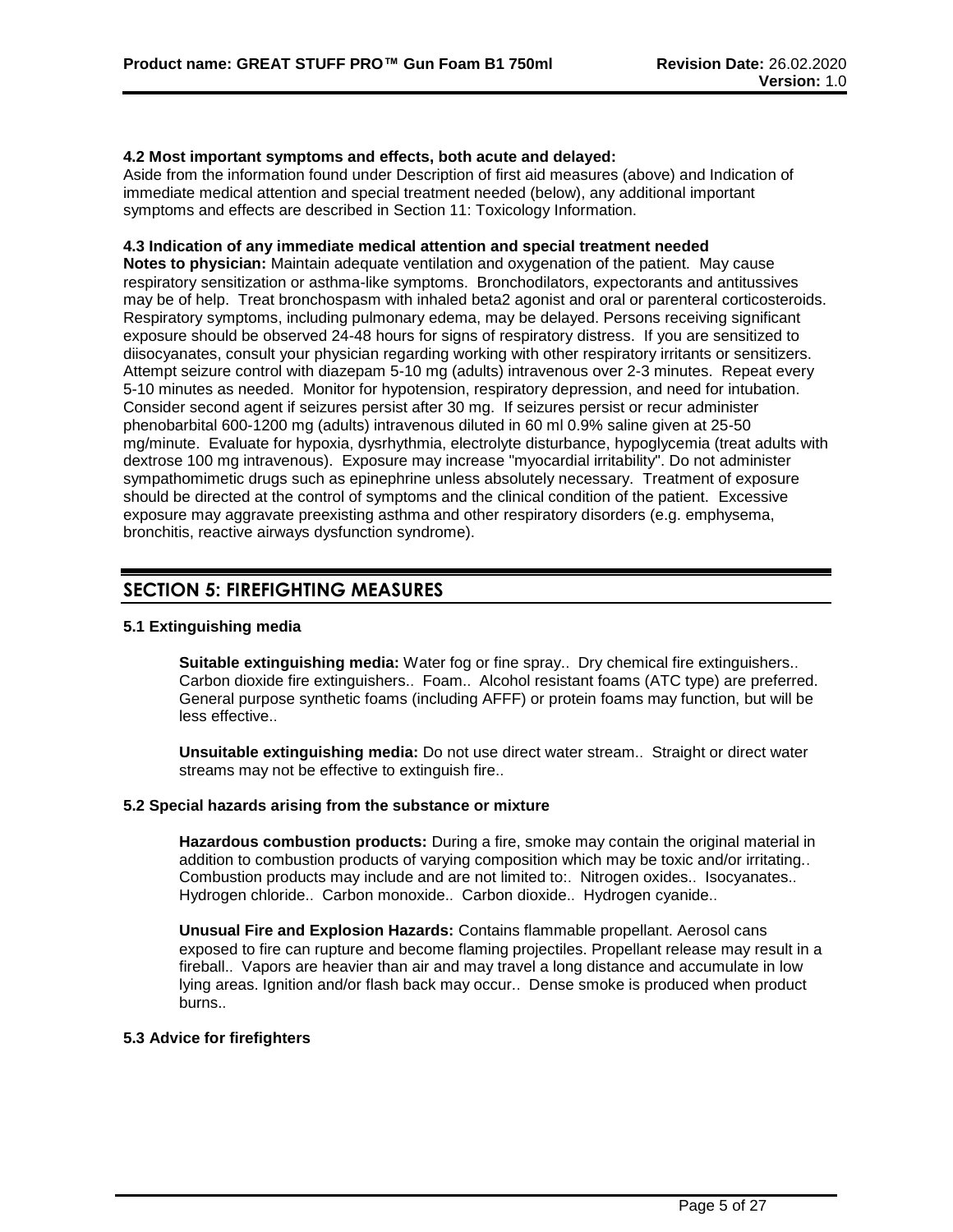**Fire Fighting Procedures:** Keep people away. Isolate fire and deny unnecessary entry.. Stay upwind. Keep out of low areas where gases (fumes) can accumulate.. Water may not be effective in extinguishing fire.. Do not use direct water stream. May spread fire.. Fight fire from protected location or safe distance. Consider the use of unmanned hose holders or monitor nozzles.. Eliminate ignition sources.. Move container from fire area if this is possible without hazard.. Use water spray to cool fire-exposed containers and fire-affected zone until fire is out..

**Special protective equipment for firefighters:** Wear positive-pressure self-contained breathing apparatus (SCBA) and protective fire fighting clothing (includes fire fighting helmet, coat, trousers, boots, and gloves).. Avoid contact with this material during fire fighting operations. If contact is likely, change to full chemical resistant fire fighting clothing with selfcontained breathing apparatus. If this is not available, wear full chemical resistant clothing with self-contained breathing apparatus and fight fire from a remote location.. For protective equipment in post-fire or non-fire clean-up situations, refer to the relevant sections..

# **SECTION 6: ACCIDENTAL RELEASE MEASURES**

**6.1 Personal precautions, protective equipment and emergency procedures:** Only trained and properly protected personnel must be involved in clean-up operations. Keep unnecessary and unprotected personnel from entering the area. If available, use foam to suppress vapors. Use appropriate safety equipment. For additional information, refer to Section 8, Exposure Controls and Personal Protection. See Section 10 for more specific information.

**6.2 Environmental precautions:** Prevent from entering into soil, ditches, sewers, waterways and/or groundwater. See Section 12, Ecological Information.

**6.3 Methods and materials for containment and cleaning up:** Spills should be contained by, and covered with large quantities of sand, earth or any other readily available absorbent material which is then brushed in vigorously to assist absorption. The mixture can then be collected into drums and removed for disposal. Wash area from residues with soap and water and rinse down.

**6.4 Reference to other sections:** References to other sections, if applicable, have been provided in the previous sub-sections.

# **SECTION 7: HANDLING AND STORAGE**

**7.1 Precautions for safe handling:** Keep away from heat, sparks and flame. Use only with adequate ventilation.

Spills of these organic materials on hot fibrous insulations may lead to lowering of the autoignition temperatures possibly resulting in spontaneous combustion.

**7.2 Conditions for safe storage, including any incompatibilities:** Keep in a cool, well-ventilated place. Keep away from sources of ignition - No smoking. See Section 10 for more specific information.

**Storage stability Storage temperature: Storage Period:** 15 - 25 °C 18 Month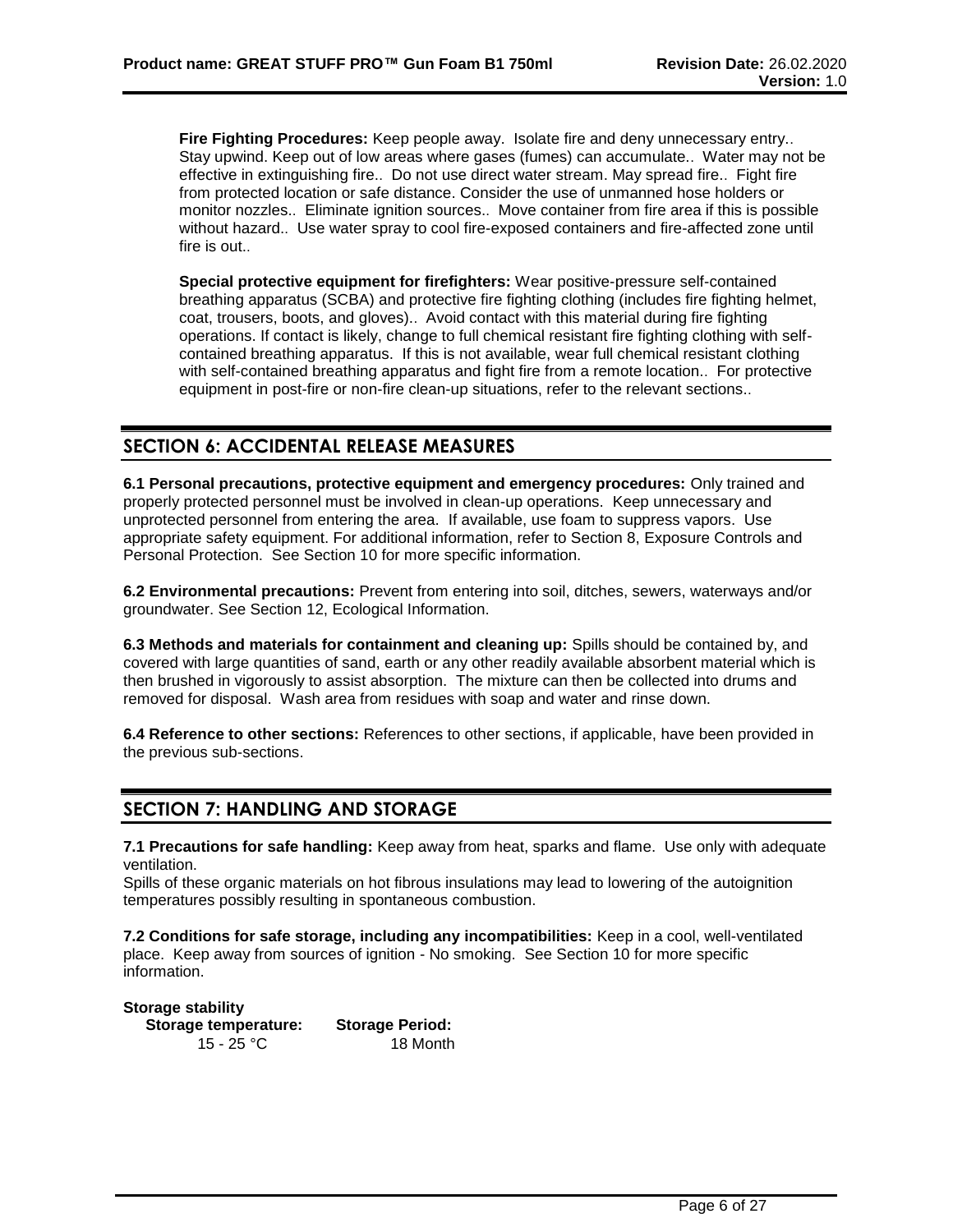**7.3 Specific end use(s):** See the technical data sheet on this product for further information.

# **SECTION 8: EXPOSURE CONTROLS/PERSONAL PROTECTION**

# **8.1 Control parameters**

If exposure limits exist, they are listed below. If no exposure limits are displayed, then no values are applicable.

| <b>Component</b>       | <b>Regulation</b>                           | <b>Type of listing</b>                                                          | Value                                                                                 |
|------------------------|---------------------------------------------|---------------------------------------------------------------------------------|---------------------------------------------------------------------------------------|
| 4,4'-methylenediphenyl | <b>ACGIH</b>                                | TWA                                                                             | 0,005 ppm                                                                             |
| diisocyanate           |                                             |                                                                                 |                                                                                       |
|                        |                                             | Further information: resp sens: Respiratory sensitization                       |                                                                                       |
|                        | Dow IHG                                     | TWA                                                                             | 0,005 ppm                                                                             |
|                        | Dow IHG                                     | STEL                                                                            | $0,02$ ppm                                                                            |
| dimethyl ether         | <b>US WEEL</b>                              | TWA                                                                             | 1 000 ppm                                                                             |
|                        | 2000/39/EC                                  | TWA                                                                             | 1 920 mg/m3<br>1 0 0 0                                                                |
|                        |                                             |                                                                                 | ppm                                                                                   |
|                        | Further information: Indicative             |                                                                                 |                                                                                       |
|                        | <b>IT OEL</b>                               | TWA                                                                             | 1 920 mg/m3<br>1 000                                                                  |
|                        |                                             |                                                                                 | ppm                                                                                   |
| propane                | <b>ACGIH</b>                                |                                                                                 | See Further information                                                               |
|                        |                                             |                                                                                 | Further information: See Appendix F: Minimal Oxygen Content; EX: Explosion hazard:    |
|                        |                                             | the substance is a flammable asphyxiant or excursions above the TLV® could      |                                                                                       |
|                        |                                             |                                                                                 | approach 10% of the lower explosive limit.; asphyxia: Asphyxia; D: Simple asphyxiant; |
|                        |                                             | see discussion covering Minimal Oxygen Content found in the 'Definitions and    |                                                                                       |
|                        | Notations' section following the NIC tables |                                                                                 |                                                                                       |
| Isobutane              | <b>ACGIH</b>                                | <b>STEL</b>                                                                     | 1 000 ppm                                                                             |
|                        |                                             |                                                                                 | Further information: EX: Explosion hazard: the substance is a flammable asphyxiant or |
|                        |                                             | excursions above the TLV® could approach 10% of the lower explosive limit.; CNS |                                                                                       |
|                        | impair: Central Nervous System impairment   |                                                                                 |                                                                                       |

This material contains a simple asphyxiant which may displace oxygen. Insure adequate ventilation to prevent an oxygen deficient atmosphere.

The minimum requirement of 19.5% oxygen at sea level (148 torr O2, dry air) provides an adequate amount of oxygen for most work assignments.

# **Derived No Effect Level**

4,4'-methylenediphenyl diisocyanate

## **Workers**

| <b>Acute systemic effects</b> |                | <b>Acute local effects</b> | Long-term local effects<br>Long-term systemic<br>effects |        |            |        |                          |
|-------------------------------|----------------|----------------------------|----------------------------------------------------------|--------|------------|--------|--------------------------|
| Dermal                        | Inhalation     | Dermal                     | Inhalation                                               | Dermal | Inhalation | Dermal | Inhalation               |
| 50 mg/kg                      | $0,1$ mg/m $3$ | 28.7                       | $0,1 \text{ mg/m}$ 3                                     | n.a.   | 0.05       | n.a.   | $0,05 \,\mathrm{mg/m}$ 3 |
| bw/day                        |                | mg/cm2                     |                                                          |        | mq/m3      |        |                          |

### **Consumers**

| <b>Acute systemic effects</b> |            |                    | <b>Acute local effects</b> | Long-term systemic effects |        | Long-term local<br>effects |      |        |            |
|-------------------------------|------------|--------------------|----------------------------|----------------------------|--------|----------------------------|------|--------|------------|
| Dermal                        | Inhalation | Oral               | Dermal                     | Inhalation                 | Dermal | Inhalation                 | Oral | Dermal | Inhalation |
| $25 \text{ mg/kg}$            | 0.05       | $20 \text{ mg/kg}$ | 17.2                       | 0.05                       | n.a.   | 0.025                      | n.a. | n.a.   | 0.025      |
| bw/day                        | ma/m3      | bw/dav             | ma/cm2                     | ma/m3                      |        | mg/m3                      |      |        | mg/m3      |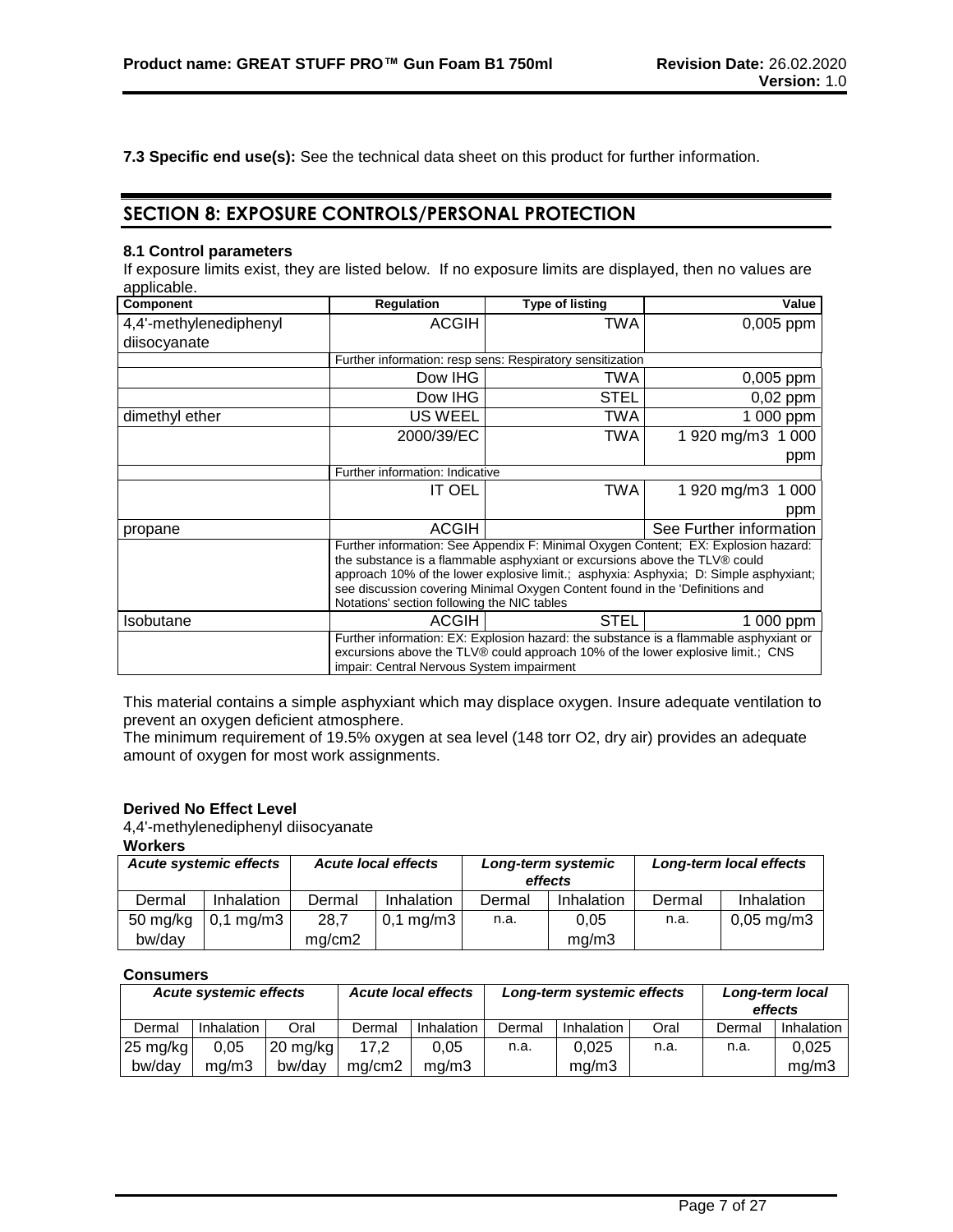# **Predicted No Effect Concentration**

4,4'-methylenediphenyl diisocyanate

| <b>Compartment</b>       | <b>PNEC</b>               |
|--------------------------|---------------------------|
| <b>Fresh water</b>       | 1 $mg/l$                  |
| Marine water             | $0,1$ mg/l                |
| Intermittent use/release | $10$ mg/l                 |
| Soil                     | 1 mg/kg dry weight (d.w.) |
| Sewage treatment plant   | 1 $mg/l$                  |

# **8.2 Exposure controls**

**Engineering controls:** Use only with adequate ventilation. Local exhaust ventilation may be necessary for some operations. Provide general and/or local exhaust ventilation to control airborne levels below the exposure guidelines. Exhaust systems should be designed to move the air away from the source of vapor/aerosol generation and people working at this point. The odor and irritancy of this material are inadequate to warn of excessive exposure.

#### **Individual protection measures**

**Eye/face protection:** Use safety glasses (with side shields). Safety glasses (with side shields) should be consistent with EN 166 or equivalent.

# **Skin protection**

**Hand protection:** Use chemical resistant gloves classified under Standard EN374: Protective gloves against chemicals and micro-organisms. Examples of preferred glove barrier materials include: Butyl rubber. Chlorinated polyethylene. Polyethylene. Ethyl vinyl alcohol laminate ("EVAL"). Examples of acceptable glove barrier materials include: Neoprene. Nitrile/butadiene rubber ("nitrile" or "NBR"). Viton. Polyvinyl chloride ("PVC" or "vinyl"). When prolonged or frequently repeated contact may occur, a glove with a protection class of 5 or higher (breakthrough time greater than 240 minutes according to EN 374) is recommended. When only brief contact is expected, a glove with a protection class of 3 or higher (breakthrough time greater than 60 minutes according to EN 374) is recommended. Glove thickness alone is not a good indicator of the level of protection a glove provides against a chemical substance as this level of protection is also highly dependent on the specific composition of the material that the glove is fabricated from. The thickness of the glove must, depending on model and type of material, generally be more than 0.35 mm to offer sufficient protection for prolonged and frequent contact with the substance. As an exception to this general rule it is known that multilayer laminate gloves may offer prolonged protection at thicknesses less than 0.35 mm. Other glove materials with a thickness of less than 0.35 mm may offer sufficient protection when only brief contact is expected. NOTICE: The selection of a specific glove for a particular application and duration of use in a workplace should also take into account all relevant workplace factors such as, but not limited to: Other chemicals which may be handled, physical requirements (cut/puncture protection, dexterity, thermal protection), potential body reactions to glove materials, as well as the instructions/specifications provided by the glove supplier.

**Other protection:** Use protective clothing chemically resistant to this material. Selection of specific items such as face shield, boots, apron, or full body suit will depend on the task.

**Respiratory protection:** Atmospheric levels should be maintained below the exposure guideline. When atmospheric levels may exceed the exposure guideline, use an approved air-purifying respirator equipped with an organic vapor sorbent and a particle filter. For situations where the atmospheric levels may exceed the level for which an air-purifying respirator is effective, use a positive-pressure air-supplying respirator (air line or self-contained breathing apparatus). For emergency response or for situations where the atmospheric level is unknown, use an approved positive-pressure selfcontained breathing apparatus or positive-pressure air line with auxiliary self-contained air supply.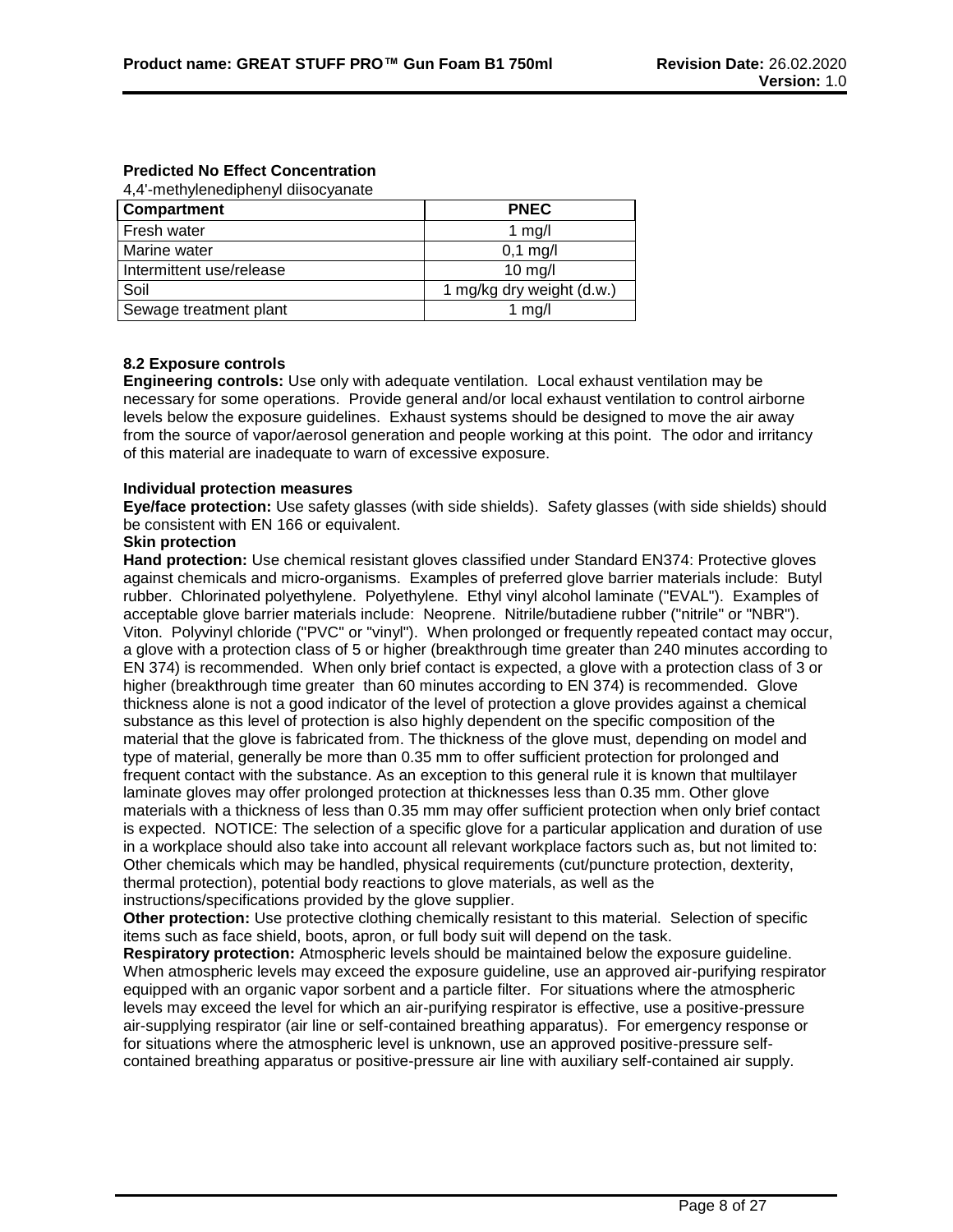Use the following CE approved air-purifying respirator: Organic vapor cartridge with a highly toxic particulate pre-filter, type AP3 (meeting standard EN 14387).

# **Environmental exposure controls**

See SECTION 7: Handling and storage and SECTION 13: Disposal considerations for measures to prevent excessive environmental exposure during use and waste disposal.

# **SECTION 9: PHYSICAL AND CHEMICAL PROPERTIES**

| 9.1 Information on basic physical and chemical properties<br>Appearance |                                                   |
|-------------------------------------------------------------------------|---------------------------------------------------|
| <b>Physical state</b>                                                   | Liquefied gas Foam                                |
| Color                                                                   | Pink                                              |
| Odor                                                                    | Mustv                                             |
| <b>Odor Threshold</b>                                                   | No test data available                            |
| рH                                                                      | Not applicable                                    |
| <b>Melting point/range</b>                                              | No test data available                            |
| <b>Freezing point</b>                                                   | No test data available                            |
| Boiling point (760 mmHg)                                                | No test data available                            |
| <b>Flash point</b>                                                      | closed cup No test data available                 |
| <b>Evaporation Rate (Butyl Acetate</b><br>$= 1$                         | No test data available                            |
| Flammability (solid, gas)                                               | Not expected to form explosive dust-air mixtures. |
| <b>Lower explosion limit</b>                                            | No test data available                            |
| <b>Upper explosion limit</b>                                            | No test data available                            |
| <b>Vapor Pressure</b>                                                   | Container is under pressure.                      |
| <b>Relative Vapor Density (air = 1)</b>                                 | No test data available                            |
| <b>Relative Density (water = 1)</b>                                     | 1,1 - 1,2 at 25 °C / 25 °C Supplier               |
| <b>Water solubility</b>                                                 | insoluble                                         |
| <b>Partition coefficient: n-</b><br>octanol/water                       | No data available                                 |
| <b>Auto-ignition temperature</b>                                        | No test data available                            |
| <b>Decomposition temperature</b>                                        | No test data available                            |
| <b>Kinematic Viscosity</b>                                              | Not applicable                                    |
| <b>Explosive properties</b>                                             | Not explosive                                     |
| <b>Oxidizing properties</b>                                             | No                                                |
| 9.2 Other information                                                   |                                                   |
| <b>Molecular weight</b>                                                 | Not applicable                                    |

NOTE: The physical data presented above are typical values and should not be construed as a specification.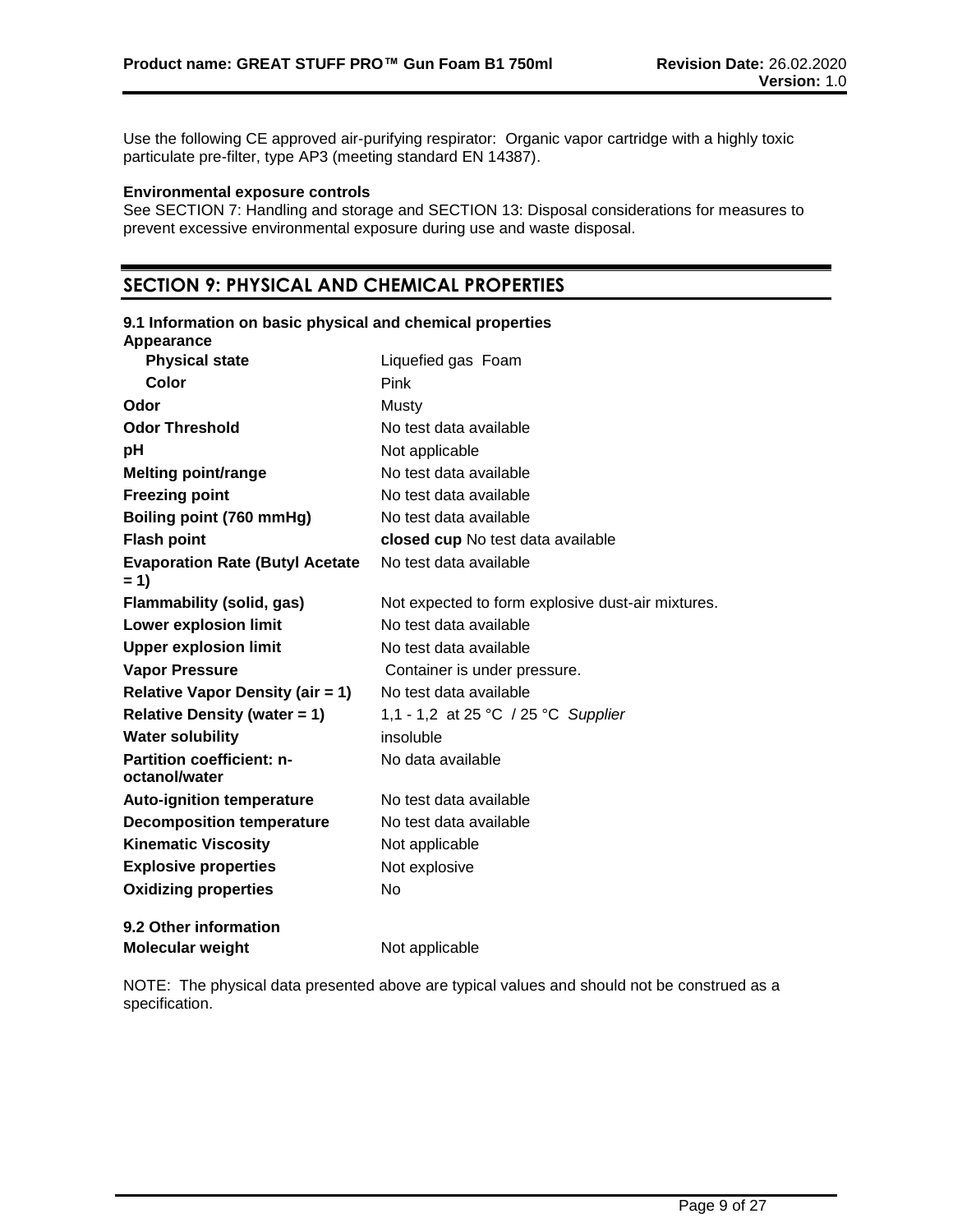# **SECTION 10: STABILITY AND REACTIVITY**

**10.1 Reactivity:** No data available

**10.2 Chemical stability:** Stable under recommended storage conditions. See Storage, Section 7. Unstable at elevated temperatures.

**10.3 Possibility of hazardous reactions:** Can occur. Exposure to elevated temperatures can cause product to decompose and generate gas. This can cause pressure build-up and/or rupturing of closed containers. Acids.

**10.4 Conditions to avoid:** Avoid temperatures above 50 °C Elevated temperatures can cause container to vent and/or rupture. Exposure to elevated temperatures can cause product to decompose.

**10.5 Incompatible materials:** Avoid contact with: Acids. Alcohols. Amines. Ammonia. Bases. Metal compounds. Strong oxidizers. Products based on diisocyanates like TDI and MDI react with many materials to release heat. The reaction rate increases with temperature as well as with increased contact; these reactions can become violent. Contact is increased by stirring or if the other material acts as a solvent. Products based on diisocyanates such as TDI and MDI are not soluble in water and will sink to the bottom, but react slowly at the interface. The reaction forms carbon dioxide gas and a layer of solid polyurea. Reaction with water will generate carbon dioxide and heat.

**10.6 Hazardous decomposition products:** Decomposition products depend upon temperature, air supply and the presence of other materials.. Toxic gases are released during decomposition..

# **SECTION 11: TOXICOLOGICAL INFORMATION**

*Toxicological information appears in this section when such data is available.*

# **11.1 Information on toxicological effects**

## **Acute toxicity**

**Acute oral toxicity** Product test data not available. Refer to component data.

**Acute dermal toxicity**

Product test data not available. Refer to component data.

# **Acute inhalation toxicity**

Product test data not available. Refer to component data.

#### **Skin corrosion/irritation**

Product test data not available. Refer to component data.

**Serious eye damage/eye irritation** Product test data not available. Refer to component data.

#### **Sensitization**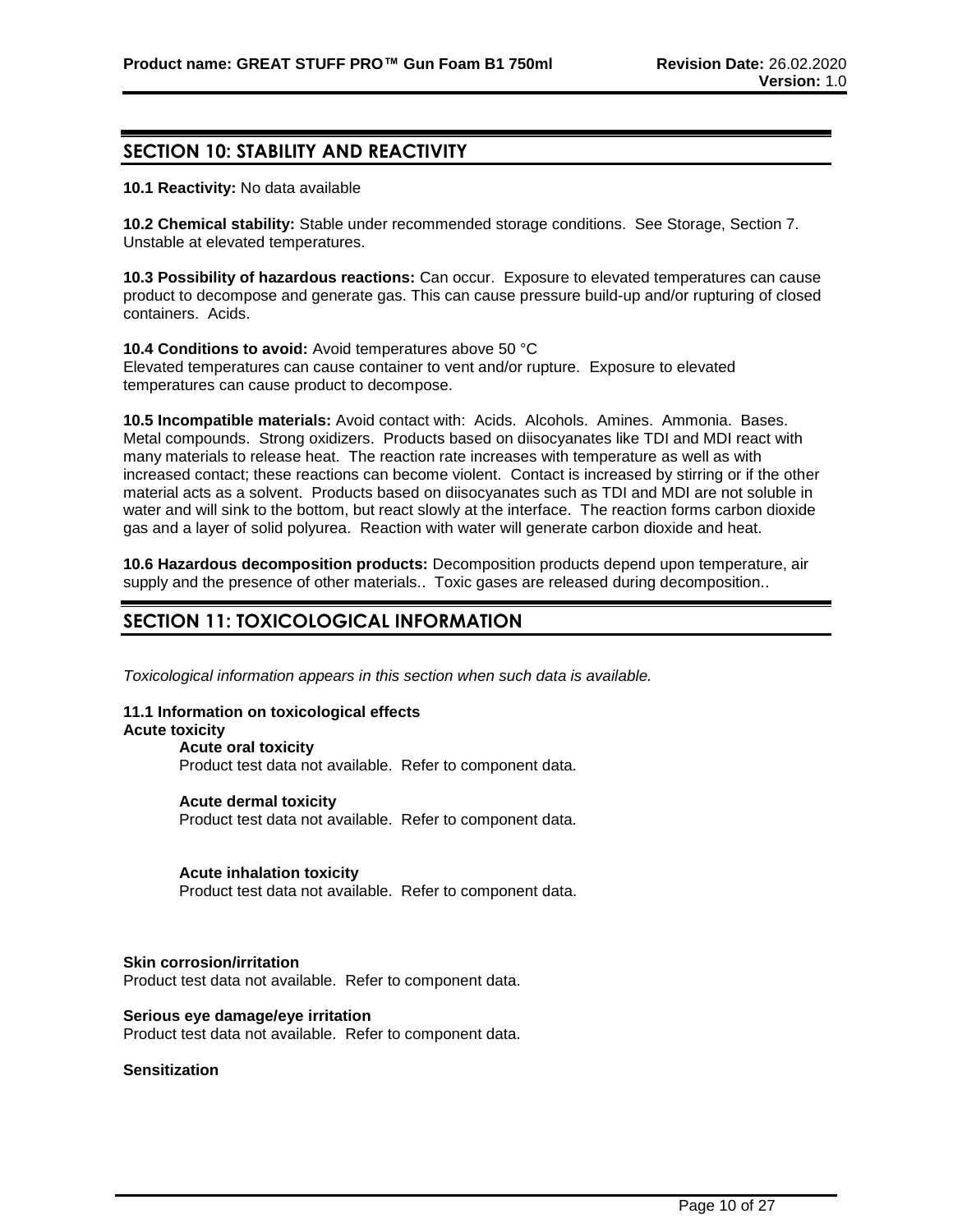Product test data not available. Refer to component data.

## **Specific Target Organ Systemic Toxicity (Single Exposure)**

Product test data not available. Refer to component data.

# **Specific Target Organ Systemic Toxicity (Repeated Exposure)**

Product test data not available. Refer to component data.

#### **Carcinogenicity**

Lung tumors have been observed in laboratory animals exposed to respirable aerosol droplets of MDI/Polymeric MDI (6 mg/m3) for their lifetime. Tumors occurred concurrently with respiratory irritation and lung injury. Current exposure guidelines are expected to protect against these effects reported for MDI.

#### **Teratogenicity**

Product test data not available. Refer to component data.

#### **Reproductive toxicity**

Product test data not available. Refer to component data.

#### **Mutagenicity**

Product test data not available. Refer to component data.

#### **Aspiration Hazard**

Based on physical properties, not likely to be an aspiration hazard.

#### **COMPONENTS INFLUENCING TOXICOLOGY:**

# **Prepolymer of MDI and polyol**

# **Acute oral toxicity**

Typical for this family of materials. Observations in animals include: Gastrointestinal irritation. LD50, Rat, > 2 000 mg/kg Estimated. No deaths occurred at this concentration.

#### **Acute dermal toxicity**

Typical for this family of materials. LD50, Rabbit, > 9 400 mg/kg

#### **Acute inhalation toxicity**

For similar material(s): 4,4'-Methylenediphenyl diisocyanate (CAS 101-68-8). LC50, Rat, 1 Hour, Aerosol, 2,24 mg/l

For similar material(s): 2,4'-Diphenylmethane diisocyanate (CAS 5873-54-1). LC50, Rat, 4 Hour, Aerosol, 0,387 mg/l

#### **Skin corrosion/irritation**

Prolonged contact may cause skin irritation with local redness. Material may stick to skin causing irritation upon removal. May stain skin.

#### **Serious eye damage/eye irritation**

May cause eye irritation. May cause slight temporary corneal injury.

# **Sensitization**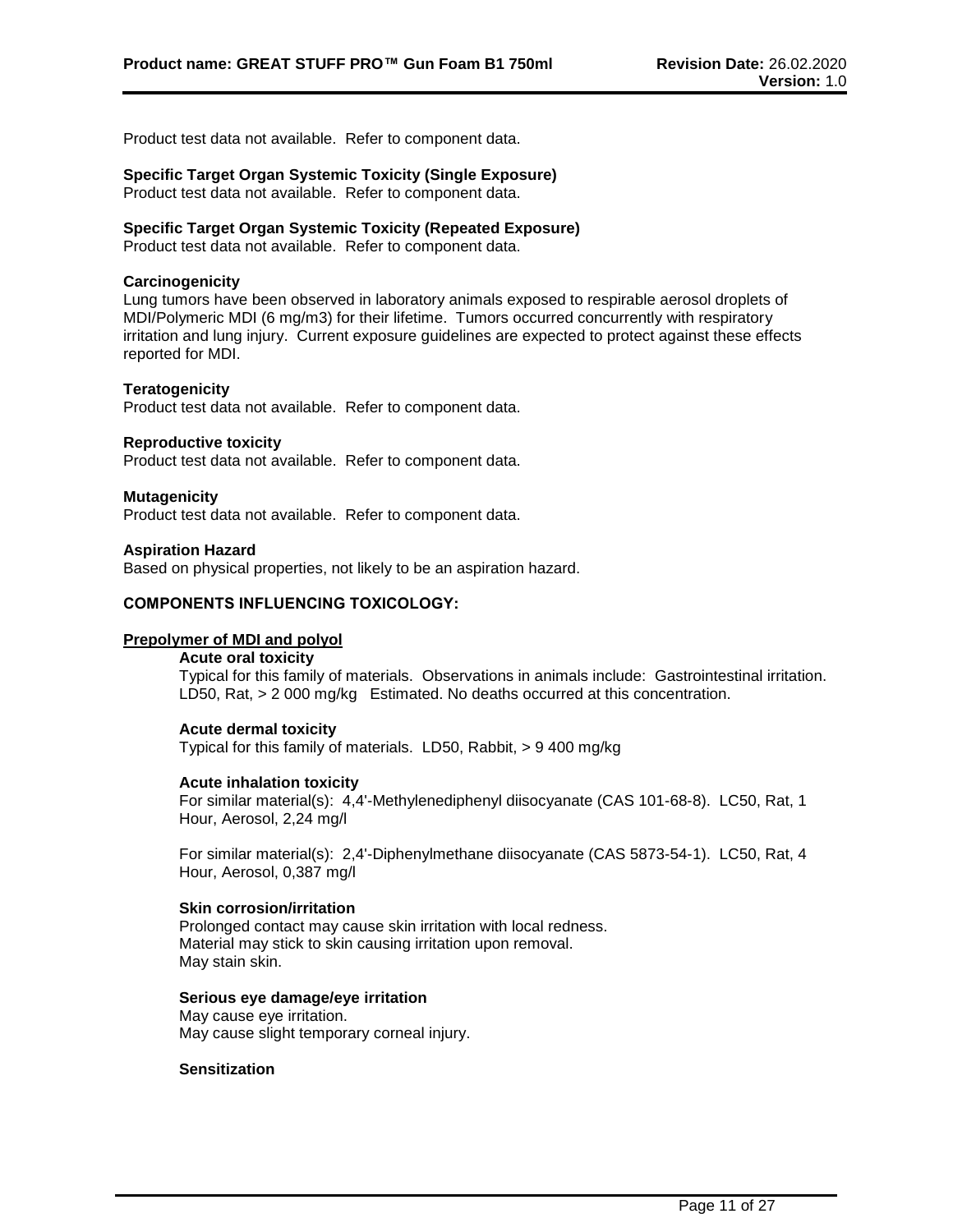Skin contact may cause an allergic skin reaction.

Animal studies have shown that skin contact with isocyanates may play a role in respiratory sensitization.

May cause allergic respiratory reaction.

MDI concentrations below the exposure guidelines may cause allergic respiratory reactions in individuals already sensitized.

Asthma-like symptoms may include coughing, difficult breathing and a feeling of tightness in the chest. Occasionally, breathing difficulties may be life threatening.

### **Specific Target Organ Systemic Toxicity (Single Exposure)**

Evaluation of available data suggests that this material is not an STOT-SE toxicant.

#### **Specific Target Organ Systemic Toxicity (Repeated Exposure)**

Tissue injury in the upper respiratory tract and lungs has been observed in laboratory animals after repeated excessive exposures to MDI/polymeric MDI aerosols.

#### **Teratogenicity**

In laboratory animals, MDI/polymeric MDI did not cause birth defects; other fetal effects occurred only at high doses which were toxic to the mother.

#### **Reproductive toxicity**

No specific, relevant data available for assessment.

#### **Mutagenicity**

Genetic toxicity data on MDI are inconclusive. MDI was weakly positive in some in vitro studies; other in vitro studies were negative. Animal mutagenicity studies were predominantly negative.

#### **Diphenylmethane Diisocyanate, isomers and homologues**

#### **Acute oral toxicity**

Typical for this family of materials. LD50, Rat, > 10 000 mg/kg

# **Acute dermal toxicity**

Typical for this family of materials. LD50, Rabbit, > 9 400 mg/kg

#### **Acute inhalation toxicity**

LC50, Rat, 4 Hour, dust/mist, 0,49 mg/l

For similar material(s): 4,4'-Methylenediphenyl diisocyanate (CAS 101-68-8). LC50, Rat, 1 Hour, Aerosol, 2,24 mg/l

For similar material(s): 2,4'-Diphenylmethane diisocyanate (CAS 5873-54-1). LC50, Rat, 4 Hour, Aerosol, 0,387 mg/l

#### **Skin corrosion/irritation**

Prolonged contact may cause slight skin irritation with local redness. May stain skin.

#### **Serious eye damage/eye irritation**

May cause moderate eye irritation. May cause slight temporary corneal injury.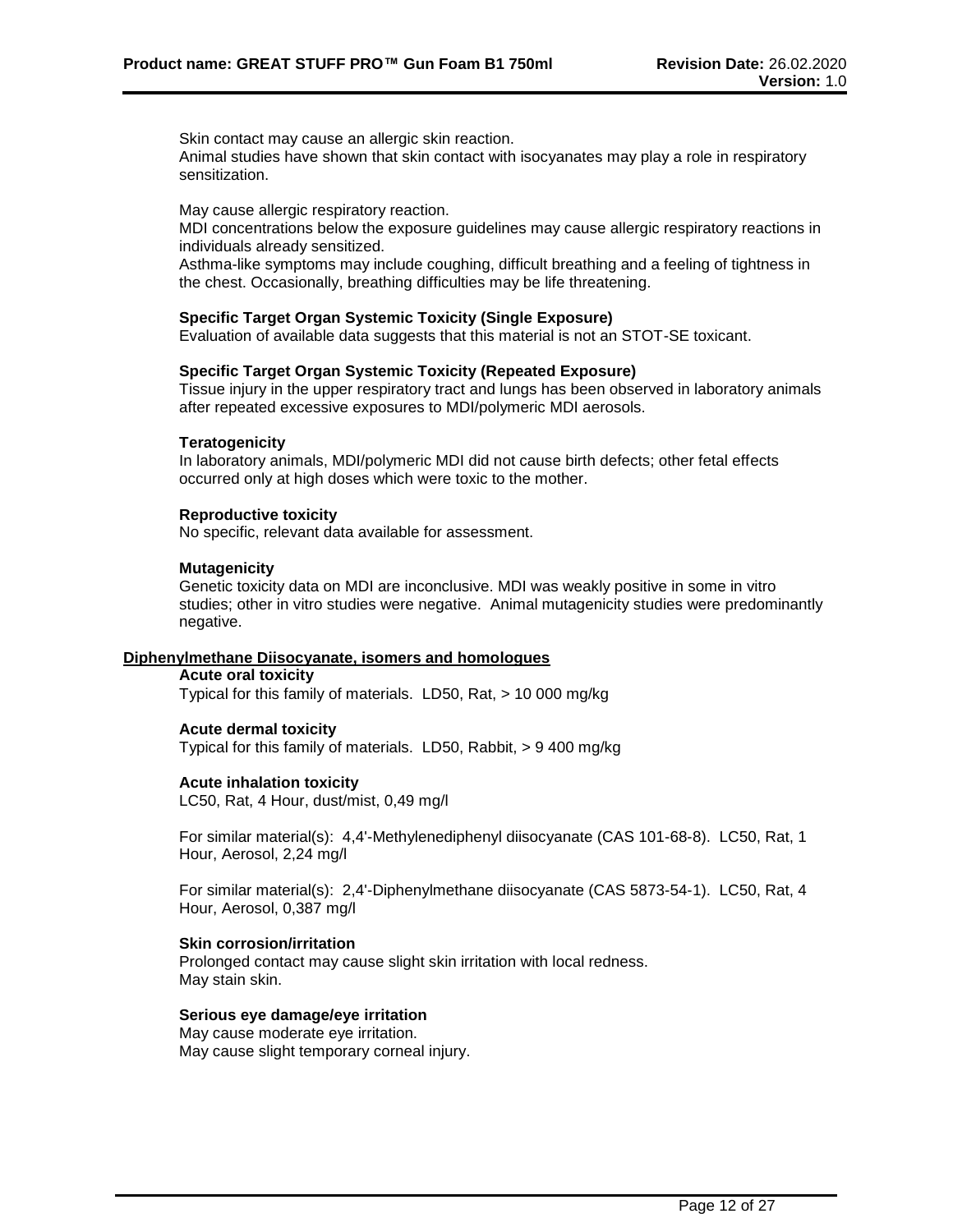#### **Sensitization**

Skin contact may cause an allergic skin reaction. Animal studies have shown that skin contact with isocyanates may play a role in respiratory sensitization.

May cause allergic respiratory reaction.

MDI concentrations below the exposure guidelines may cause allergic respiratory reactions in individuals already sensitized.

Asthma-like symptoms may include coughing, difficult breathing and a feeling of tightness in the chest. Occasionally, breathing difficulties may be life threatening.

#### **Specific Target Organ Systemic Toxicity (Single Exposure)**

May cause respiratory irritation. Route of Exposure: Inhalation Target Organs: Respiratory Tract

#### **Specific Target Organ Systemic Toxicity (Repeated Exposure)**

Tissue injury in the upper respiratory tract and lungs has been observed in laboratory animals after repeated excessive exposures to MDI/polymeric MDI aerosols.

#### **Teratogenicity**

In laboratory animals, MDI/polymeric MDI did not cause birth defects; other fetal effects occurred only at high doses which were toxic to the mother.

# **Reproductive toxicity**

No relevant data found.

#### **Mutagenicity**

Genetic toxicity data on MDI are inconclusive. MDI was weakly positive in some in vitro studies; other in vitro studies were negative. Animal mutagenicity studies were predominantly negative.

## **Tris(1-chloro-2-propyl) phosphate**

**Acute oral toxicity** LD50, Rat, male and female, >1 000 mg/kg

**Acute dermal toxicity** LD50, Rabbit, > 5 000 mg/kg

#### **Acute inhalation toxicity**

No deaths occurred at this concentration. LC50, Rat, 4 Hour, dust/mist, > 7 mg/l

#### **Skin corrosion/irritation**

Prolonged contact may cause slight skin irritation with local redness.

#### **Serious eye damage/eye irritation**

May cause slight temporary eye irritation.

#### **Sensitization**

Did not cause allergic skin reactions when tested in humans. Did not cause allergic skin reactions when tested in guinea pigs.

For respiratory sensitization: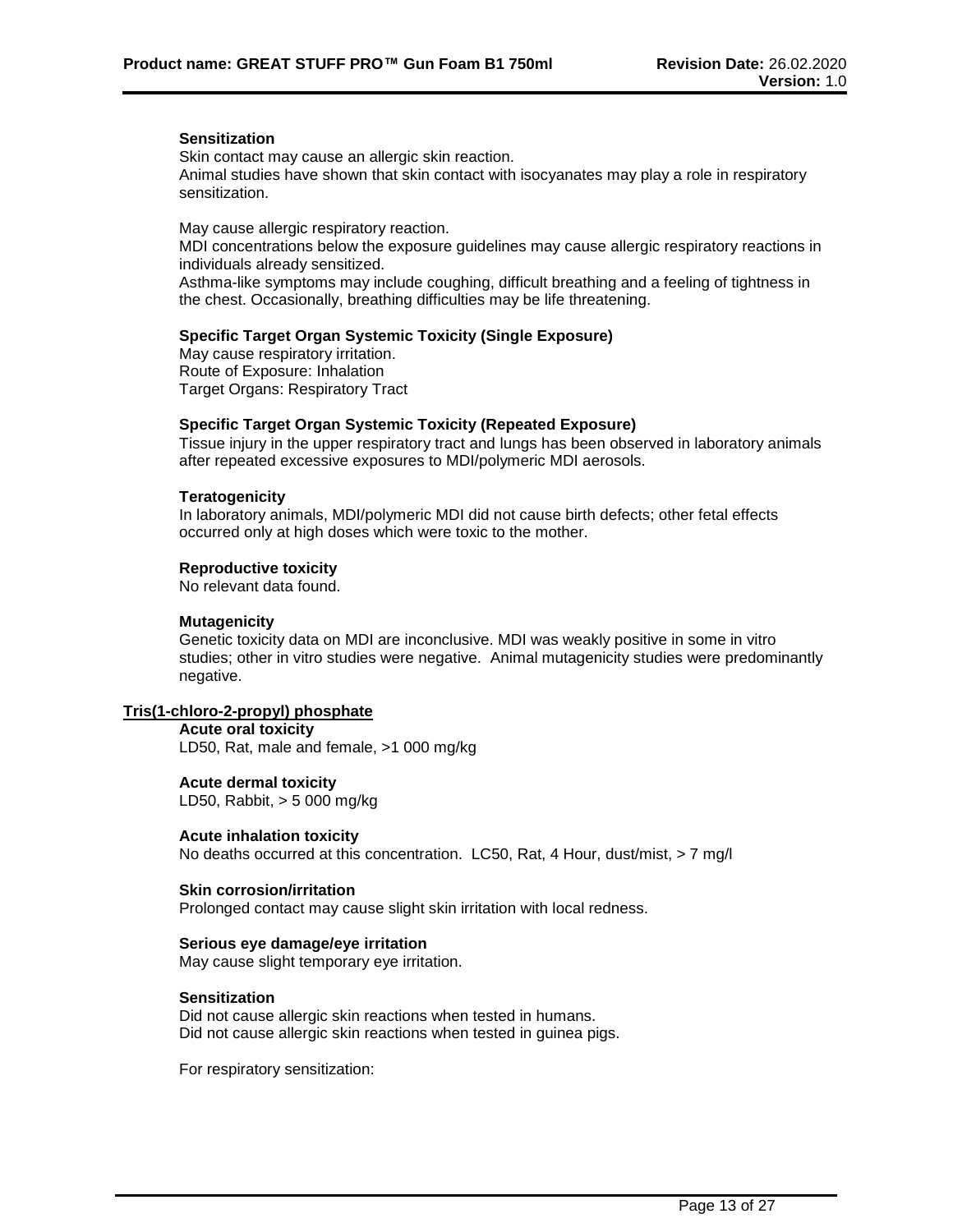No data available.

## **Specific Target Organ Systemic Toxicity (Single Exposure)**

Evaluation of available data suggests that this material is not an STOT-SE toxicant.

#### **Specific Target Organ Systemic Toxicity (Repeated Exposure)**

Based on available data, repeated exposures are not anticipated to cause significant adverse effects.

#### **Teratogenicity**

Did not cause birth defects or any other fetal effects in laboratory animals.

#### **Reproductive toxicity**

No relevant data found.

#### **Mutagenicity**

In vitro genetic toxicity studies were negative. Animal genetic toxicity studies were negative.

### **4,4'-methylenediphenyl diisocyanate**

**Acute oral toxicity** LD50, Rat, > 2 000 mg/kg No deaths occurred at this concentration.

**Acute dermal toxicity** LD50, Rabbit, > 9 400 mg/kg

**Acute inhalation toxicity** LC50, Rat, 1 Hour, dust/mist, 2,24 mg/l

#### **Skin corrosion/irritation**

Prolonged contact may cause moderate skin irritation with local redness. Repeated contact may cause moderate skin irritation with local redness. May stain skin.

## **Serious eye damage/eye irritation**

May cause moderate eye irritation. May cause slight temporary corneal injury.

#### **Sensitization**

Skin contact may cause an allergic skin reaction. Animal studies have shown that skin contact with isocyanates may play a role in respiratory sensitization.

May cause allergic respiratory reaction.

MDI concentrations below the exposure guidelines may cause allergic respiratory reactions in individuals already sensitized.

Asthma-like symptoms may include coughing, difficult breathing and a feeling of tightness in the chest. Occasionally, breathing difficulties may be life threatening.

# **Specific Target Organ Systemic Toxicity (Single Exposure)**

May cause respiratory irritation. Route of Exposure: Inhalation Target Organs: Respiratory Tract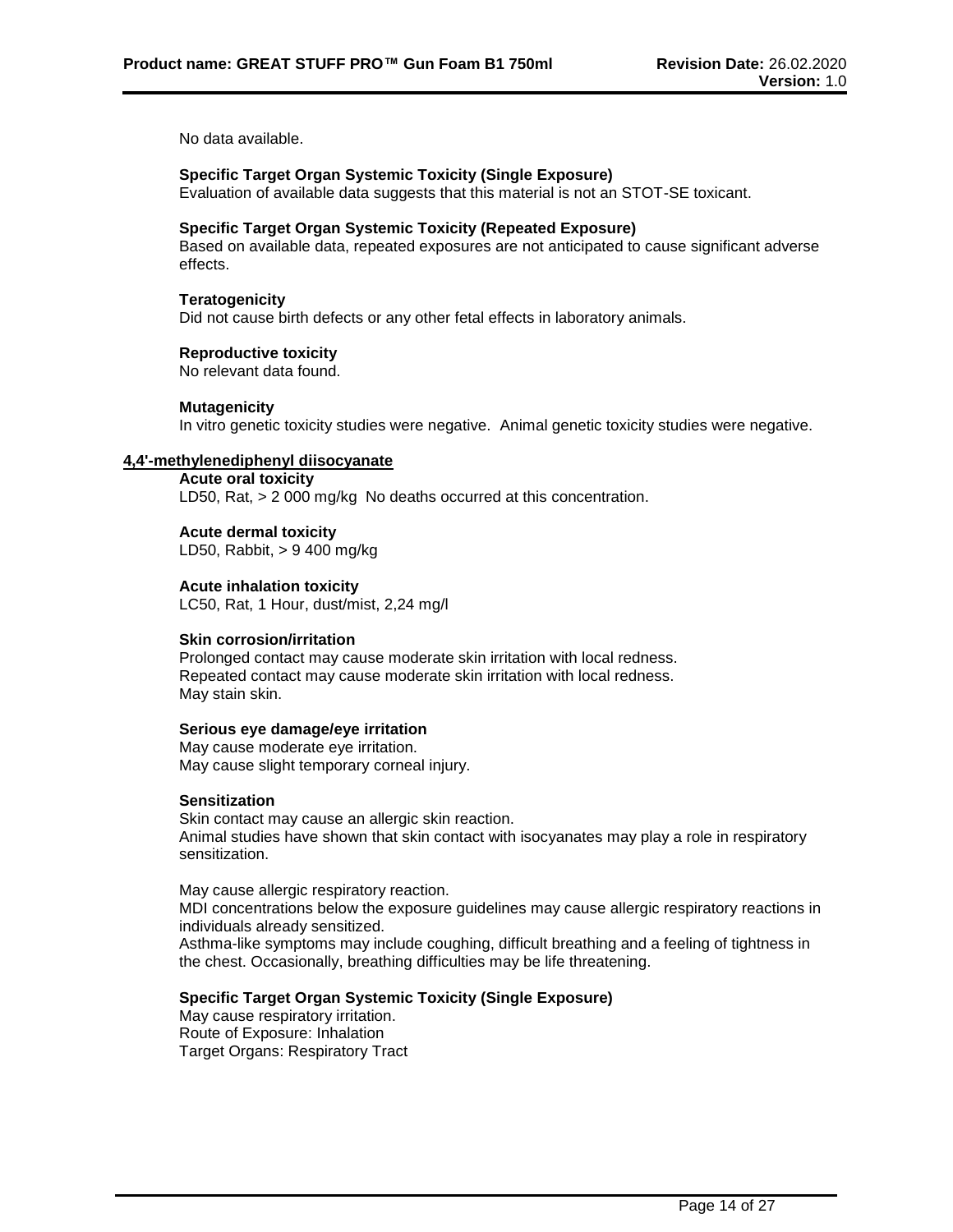# **Specific Target Organ Systemic Toxicity (Repeated Exposure)**

Tissue injury in the upper respiratory tract and lungs has been observed in laboratory animals after repeated excessive exposures to MDI/polymeric MDI aerosols.

#### **Teratogenicity**

Has been toxic to the fetus in laboratory animals at doses toxic to the mother. Did not cause birth defects in laboratory animals.

#### **Reproductive toxicity**

No relevant data found.

#### **Mutagenicity**

Genetic toxicity data on MDI are inconclusive. MDI was weakly positive in some in vitro studies; other in vitro studies were negative. Animal mutagenicity studies were predominantly negative.

#### **dimethyl ether**

### **Acute oral toxicity**

Single dose oral LD50 has not been determined.

### **Acute dermal toxicity**

The dermal LD50 has not been determined.

#### **Acute inhalation toxicity**

LC50, Rat, 4 Hour, gas, 164000 ppm

#### **Skin corrosion/irritation**

No hazard from gas. Liquid may cause frostbite upon skin contact. Prolonged or repeated exposure may cause defatting of the skin leading to drying or flaking of skin.

## **Serious eye damage/eye irritation**

No hazard from gas. Liquid may cause frostbite.

#### **Sensitization**

No relevant information found.

For respiratory sensitization: No relevant information found.

#### **Specific Target Organ Systemic Toxicity (Single Exposure)**

Available data are inadequate to determine single exposure specific target organ toxicity.

# **Specific Target Organ Systemic Toxicity (Repeated Exposure)**

In animals, effects have been reported on the following organs: Kidney. Liver.

### **Teratogenicity**

Has been toxic to the fetus in laboratory animals at doses toxic to the mother.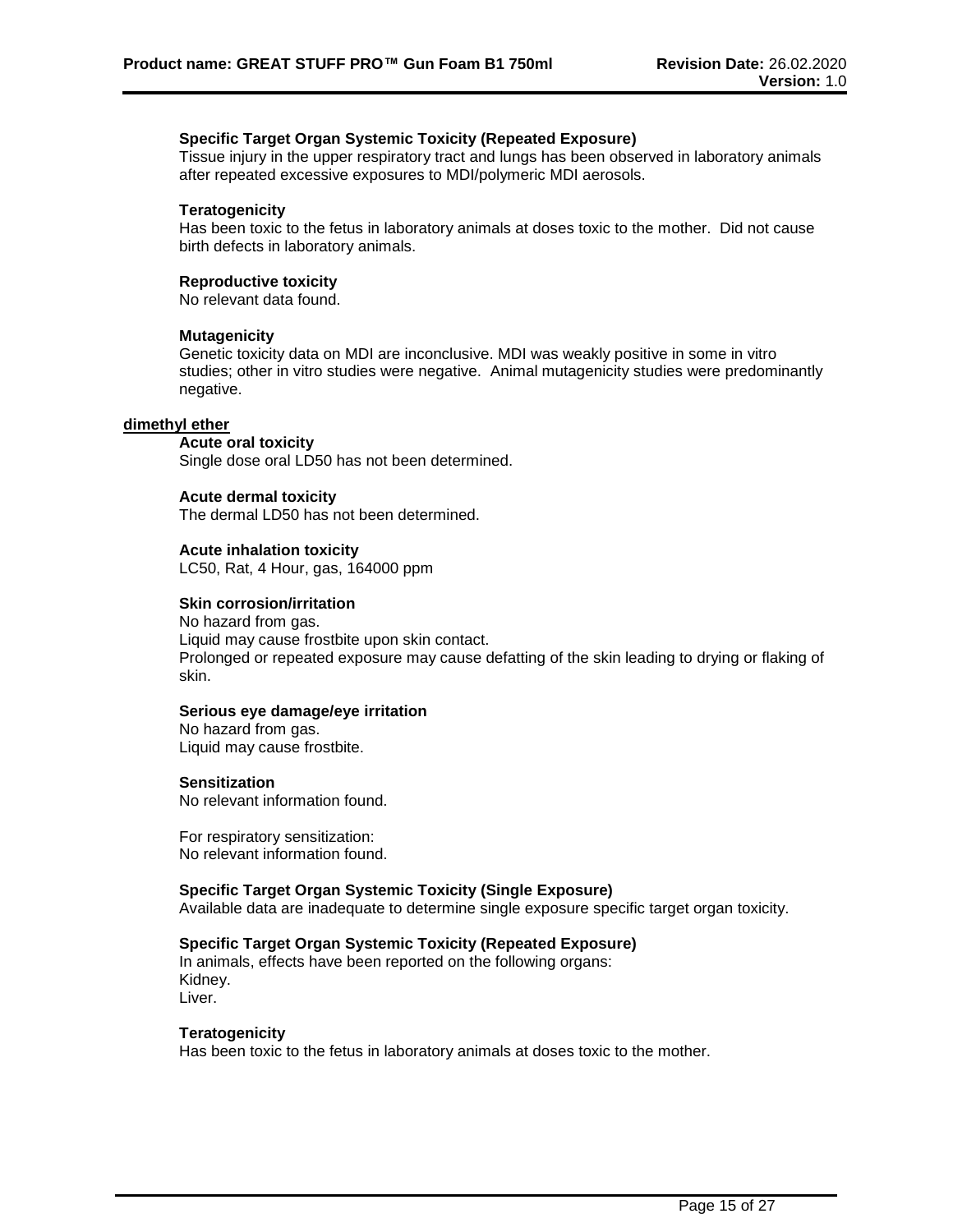### **Reproductive toxicity**

No relevant data found.

#### **Mutagenicity**

In vitro genetic toxicity studies were negative. Animal genetic toxicity studies were negative.

#### **propane**

**Acute oral toxicity** Single dose oral LD50 has not been determined.

#### **Acute dermal toxicity**

The dermal LD50 has not been determined.

#### **Acute inhalation toxicity**

LC50, Rat, male and female, 4 Hour, vapour, > 425000 ppm

# **Skin corrosion/irritation**

No hazard from gas. Liquid may cause frostbite upon skin contact. Effects may be delayed.

#### **Serious eye damage/eye irritation**

Essentially nonirritating to eyes. Liquid may cause frostbite.

## **Sensitization**

For skin sensitization: No relevant data found.

For respiratory sensitization: No relevant data found.

## **Specific Target Organ Systemic Toxicity (Single Exposure)**

Available data are inadequate to determine single exposure specific target organ toxicity.

# **Specific Target Organ Systemic Toxicity (Repeated Exposure)**

Based on available data, repeated exposures are not anticipated to cause additional significant adverse effects.

#### **Teratogenicity**

Screening studies suggest that this material does not affect fetal development.

#### **Reproductive toxicity**

In animal studies, did not interfere with reproduction. In animal studies, did not interfere with fertility.

#### **Mutagenicity**

In vitro genetic toxicity studies were negative.

#### **Isobutane**

### **Acute oral toxicity**

Single dose oral LD50 has not been determined.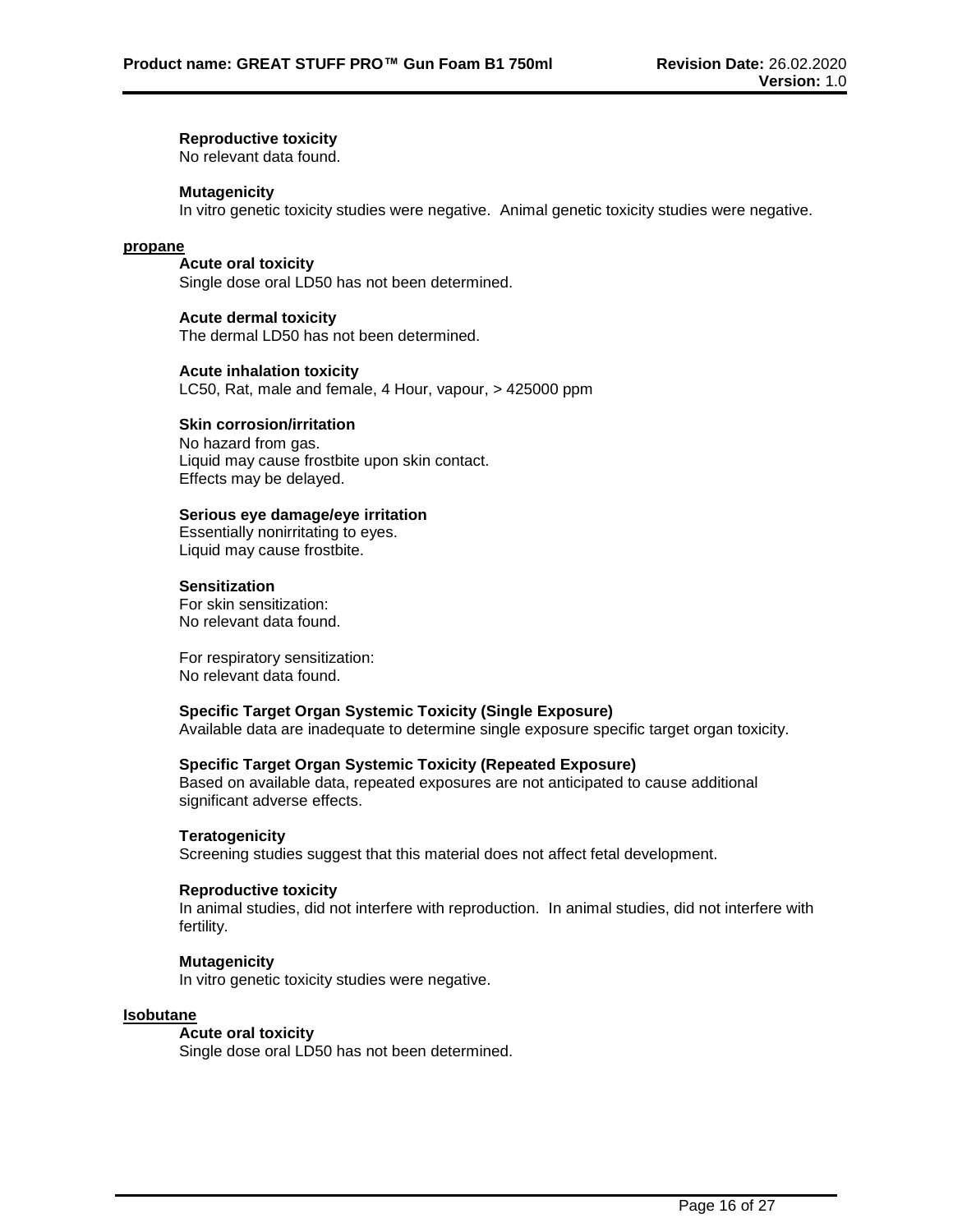#### **Acute dermal toxicity**

The dermal LD50 has not been determined.

**Acute inhalation toxicity** LC50, Mouse, 4 Hour, gas, 260200 ppm

### **Skin corrosion/irritation**

Liquid may cause frostbite upon skin contact. No hazard from gas.

### **Serious eye damage/eye irritation**

Liquid may cause frostbite. Vapor may cause eye irritation experienced as mild discomfort and redness.

#### **Sensitization**

No relevant data found.

For respiratory sensitization: No relevant data found.

**Specific Target Organ Systemic Toxicity (Single Exposure)** May cause drowsiness or dizziness.

#### **Specific Target Organ Systemic Toxicity (Repeated Exposure)**

Based on available data, repeated exposures are not anticipated to cause significant adverse effects.

**Teratogenicity** No relevant data found.

#### **Reproductive toxicity**

No relevant data found.

#### **Mutagenicity**

In vitro genetic toxicity studies were negative.

# **SECTION 12: ECOLOGICAL INFORMATION**

*Ecotoxicological information appears in this section when such data is available.*

#### **12.1 Toxicity**

# **Prepolymer of MDI and polyol**

**Acute toxicity to fish**

Material is not classified as dangerous to aquatic organisms.

# **Diphenylmethane Diisocyanate, isomers and homologues**

## **Acute toxicity to fish**

The measured ecotoxicity is that of the hydrolyzed product, generally under conditions maximizing production of soluble species.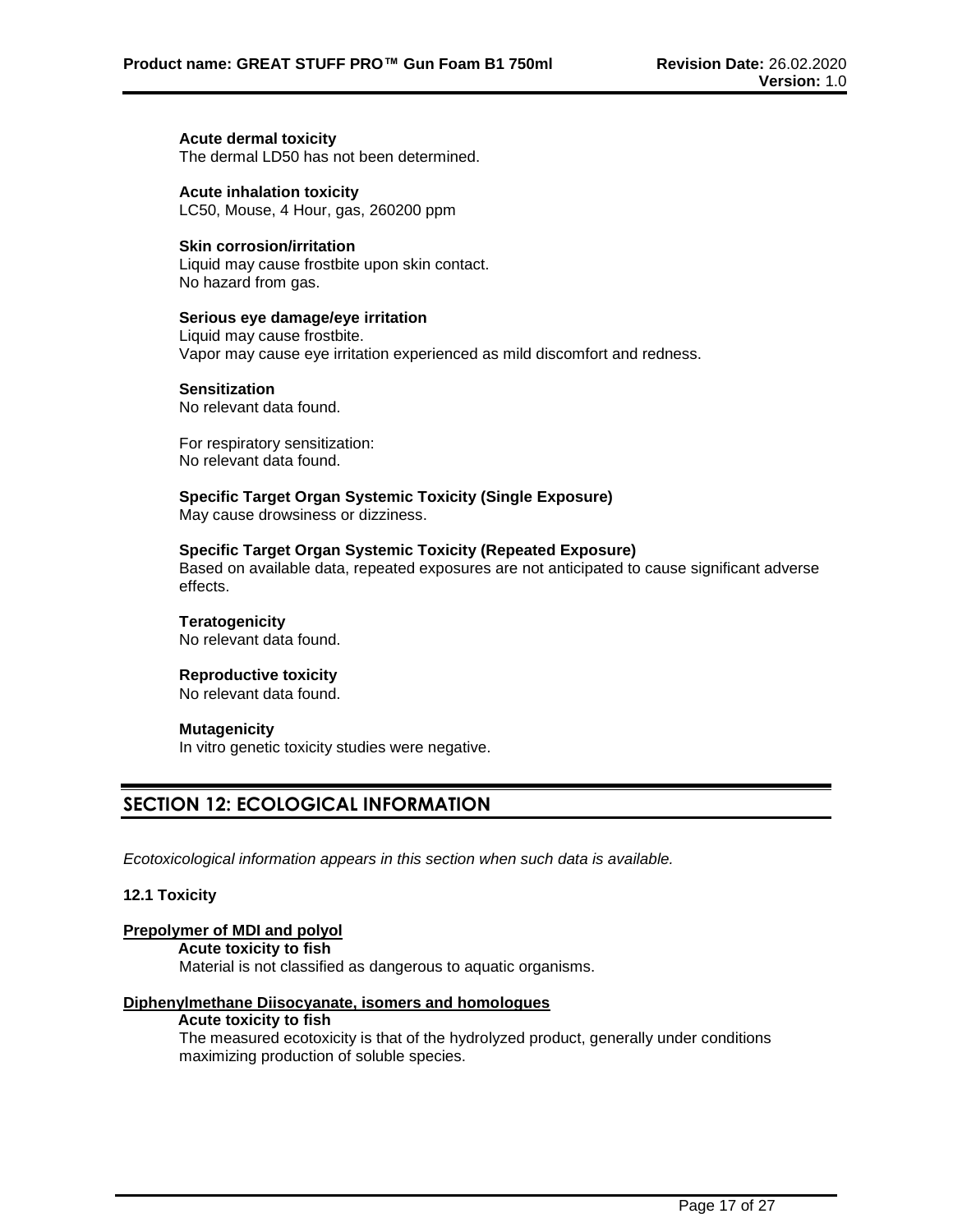Material is not classified as dangerous to aquatic organisms (LC50/EC50/IC50/LL50/EL50 greater than 100 mg/L in most sensitive species).

Based on information for a similar material:

LC50, Danio rerio (zebra fish), static test, 96 Hour, > 1 000 mg/l, OECD Test Guideline 203 or **Equivalent** 

# **Acute toxicity to aquatic invertebrates**

Based on information for a similar material: EC50, Daphnia magna (Water flea), static test, 24 Hour, > 1 000 mg/l, OECD Test Guideline 202 or Equivalent

#### **Acute toxicity to algae/aquatic plants**

Based on information for a similar material: NOEC, Desmodesmus subspicatus (green algae), static test, 72 Hour, Growth rate inhibition, 1 640 mg/l, OECD Test Guideline 201 or Equivalent

#### **Toxicity to bacteria**

Based on information for a similar material: EC50, activated sludge, static test, 3 Hour, Respiration rates., > 100 mg/l

#### **Toxicity to soil-dwelling organisms**

EC50, Eisenia fetida (earthworms), Based on information for a similar material:, 14 d, > 1 000 mg/kg

#### **Toxicity to terrestrial plants**

EC50, Avena sativa (oats), Growth inhibition, 1 000 mg/l EC50, Lactuca sativa (lettuce), Growth inhibition, 1 000 mg/l

# **Tris(1-chloro-2-propyl) phosphate**

# **Acute toxicity to fish**

Material is harmful to aquatic organisms (LC50/EC50/IC50 between 10 and 100 mg/L in the most sensitive species).

LC50, Lepomis macrochirus (Bluegill sunfish), static test, 96 Hour, 84 mg/l, OECD Test Guideline 203 or Equivalent

#### **Acute toxicity to aquatic invertebrates**

EC50, Daphnia magna (Water flea), 48 Hour, 131 mg/l

#### **Acute toxicity to algae/aquatic plants**

ErC50, Pseudokirchneriella subcapitata (green algae), static test, 96 Hour, Growth rate inhibition, 82 mg/l, OECD Test Guideline 201 or Equivalent

#### **Toxicity to bacteria**

EC50, activated sludge, Respiration inhibition, 3 Hour, 784 mg/l, OECD 209 Test

#### **Chronic toxicity to aquatic invertebrates**

NOEC, Daphnia magna (Water flea), semi-static test, 21 d, number of offspring, 32 mg/l

# **4,4'-methylenediphenyl diisocyanate**

#### **Acute toxicity to fish**

The measured ecotoxicity is that of the hydrolyzed product, generally under conditions maximizing production of soluble species.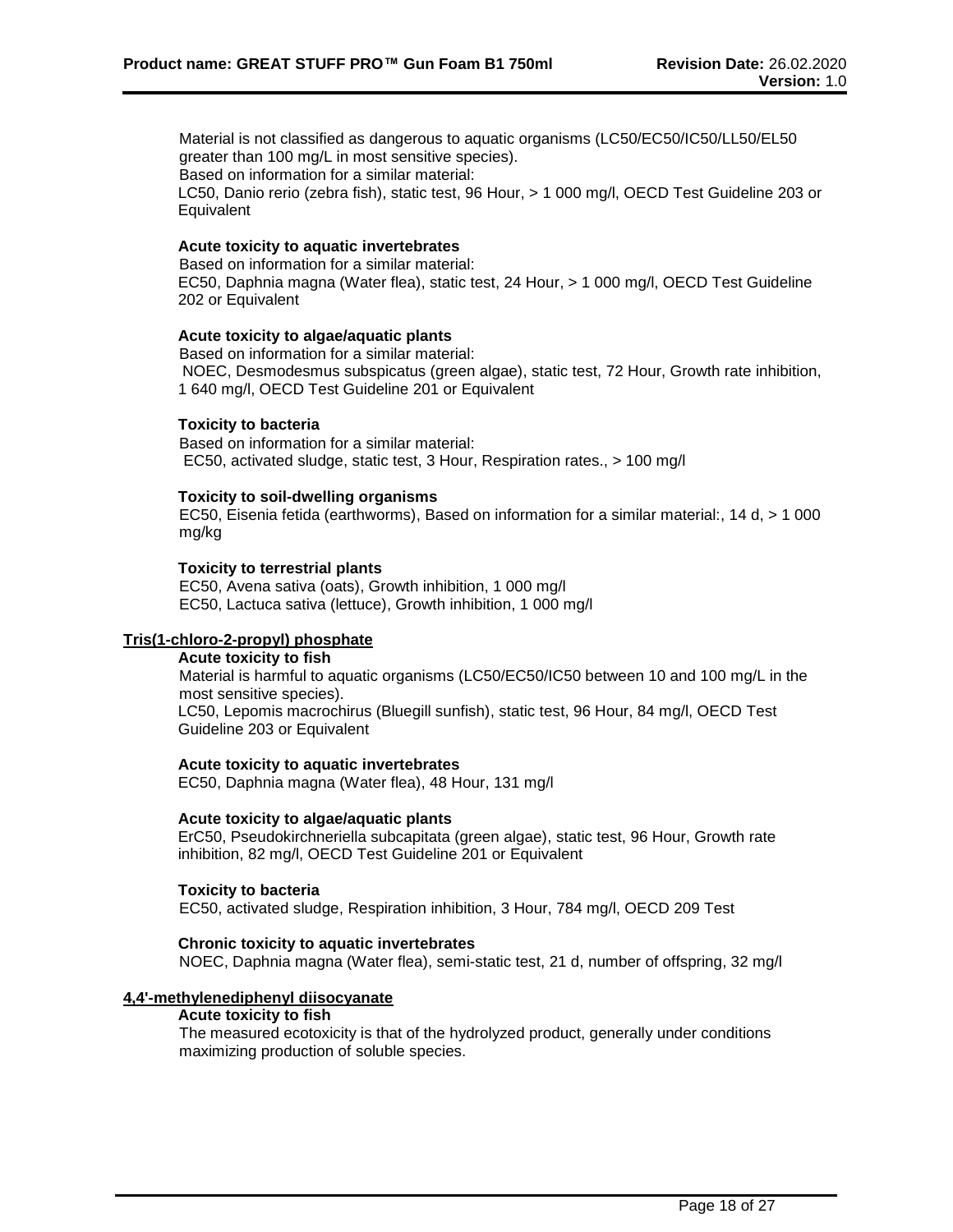Material is not classified as dangerous to aquatic organisms (LC50/EC50/IC50/LL50/EL50 greater than 100 mg/L in most sensitive species).

Based on information for a similar material:

LC50, Danio rerio (zebra fish), static test, 96 Hour, > 1 000 mg/l, OECD Test Guideline 203 or **Equivalent** 

### **Acute toxicity to aquatic invertebrates**

Based on information for a similar material: EC50, Daphnia magna (Water flea), static test, 24 Hour, > 1 000 mg/l, OECD Test Guideline 202 or Equivalent

#### **Acute toxicity to algae/aquatic plants**

Based on information for a similar material: NOEC, Desmodesmus subspicatus (green algae), static test, 72 Hour, Growth rate inhibition, 1 640 mg/l, OECD Test Guideline 201 or Equivalent

#### **Toxicity to bacteria**

Based on information for a similar material: EC50, activated sludge, static test, 3 Hour, Respiration rates., > 100 mg/l

#### **Toxicity to soil-dwelling organisms**

EC50, Eisenia fetida (earthworms), Based on information for a similar material:, 14 d, > 1 000 mg/kg

#### **Toxicity to terrestrial plants**

EC50, Avena sativa (oats), Growth inhibition, 1 000 mg/l EC50, Lactuca sativa (lettuce), Growth inhibition, 1 000 mg/l

#### **dimethyl ether**

#### **Acute toxicity to fish**

Material is not classified as dangerous to aquatic organisms (LC50/EC50/IC50/LL50/EL50 greater than 100 mg/L in most sensitive species). LC50, Poecilia reticulata (guppy), semi-static test, 96 Hour, > 4 000 mg/l

#### **Acute toxicity to aquatic invertebrates**

LC50, Daphnia magna (Water flea), 48 Hour, > 4 000 mg/l, OECD Test Guideline 202 or **Equivalent** 

#### **propane**

#### **Acute toxicity to fish**

Material is not classified as dangerous to aquatic organisms.

#### **Isobutane**

#### **Acute toxicity to fish**

Material is not classified as dangerous to aquatic organisms.

# **12.2 Persistence and degradability**

#### **Prepolymer of MDI and polyol**

**Biodegradability:** Expected to degrade slowly in the environment.

### **Diphenylmethane Diisocyanate, isomers and homologues**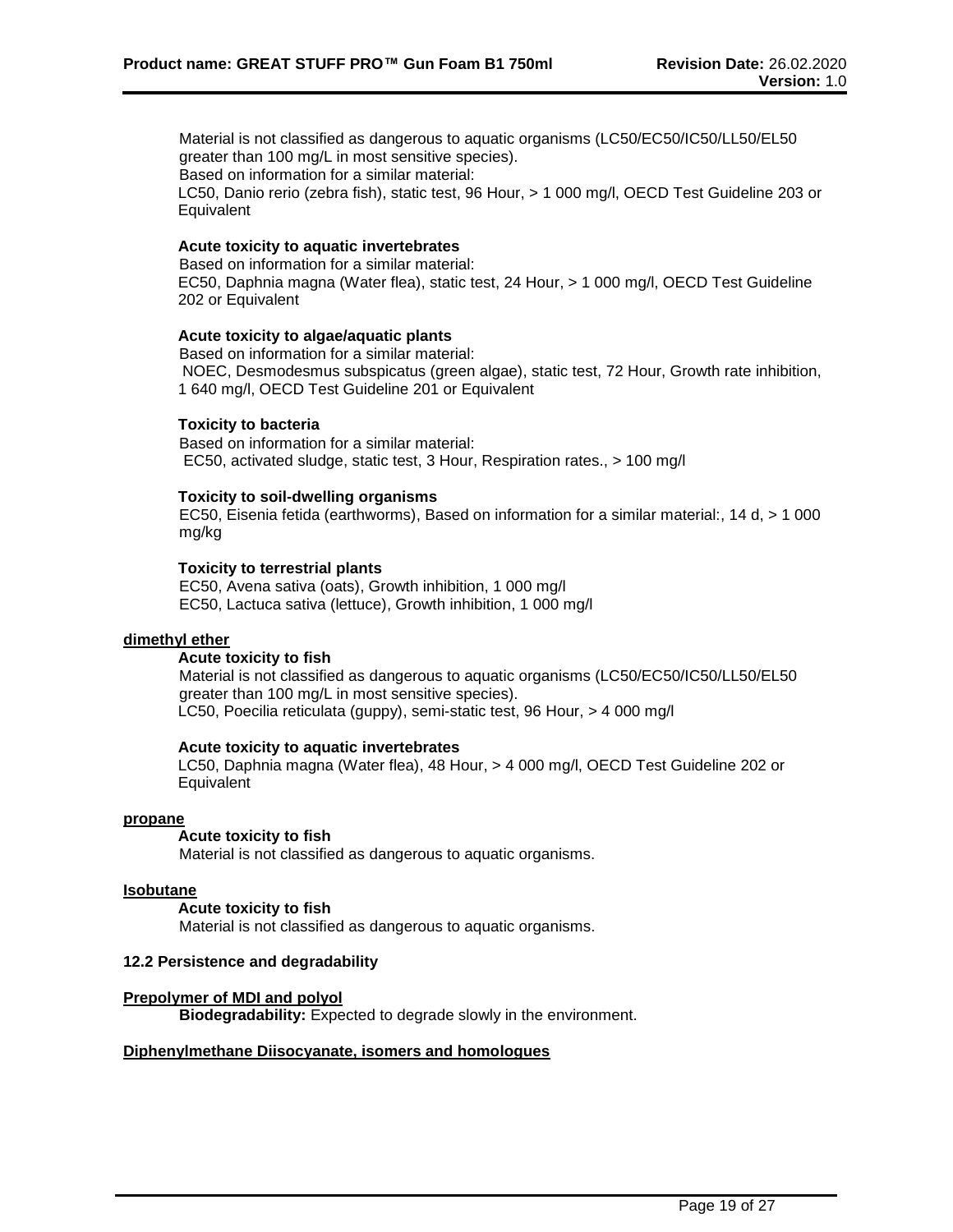**Biodegradability:** In the aquatic and terrestrial environment, material reacts with water forming predominantly insoluble polyureas which appear to be stable. In the atmospheric environment, material is expected to have a short tropospheric half-life, based on calculations and by analogy with related diisocyanates. 10-day Window: Not applicable **Biodegradation:** 0 % **Exposure time:** 28 d

**Method:** OECD Test Guideline 302C or Equivalent

# **Tris(1-chloro-2-propyl) phosphate**

**Biodegradability:** Material is expected to biodegrade very slowly (in the environment). Fails to pass OECD/EEC tests for ready biodegradability. Material is ultimately biodegradable (reaches > 70% mineralization in OECD test(s) for inherent biodegradability). 10-day Window: Fail **Biodegradation:** 14 % **Exposure time:** 28 d **Method:** OECD Test Guideline 301E or Equivalent 10-day Window: Not applicable **Biodegradation:** 95 % **Exposure time:** 64 d **Method:** OECD Test Guideline 302A or Equivalent

# **4,4'-methylenediphenyl diisocyanate**

**Biodegradability:** In the aquatic and terrestrial environment, material reacts with water forming predominantly insoluble polyureas which appear to be stable. In the atmospheric environment, material is expected to have a short tropospheric half-life, based on calculations and by analogy with related diisocyanates.

10-day Window: Not applicable **Biodegradation:** 0 % **Exposure time:** 28 d **Method:** OECD Test Guideline 302C or Equivalent

# **dimethyl ether**

**Biodegradability:** Material is expected to biodegrade very slowly (in the environment). Fails to pass OECD/EEC tests for ready biodegradability. 10-day Window: Fail **Biodegradation:** 5 %

**Exposure time:** 28 d

**Method:** OECD Test Guideline 301A or Equivalent

# **propane**

**Biodegradability:** No relevant data found.

#### **Isobutane**

**Biodegradability:** Biodegradation may occur under aerobic conditions (in the presence of oxygen).

# **12.3 Bioaccumulative potential**

#### **Prepolymer of MDI and polyol**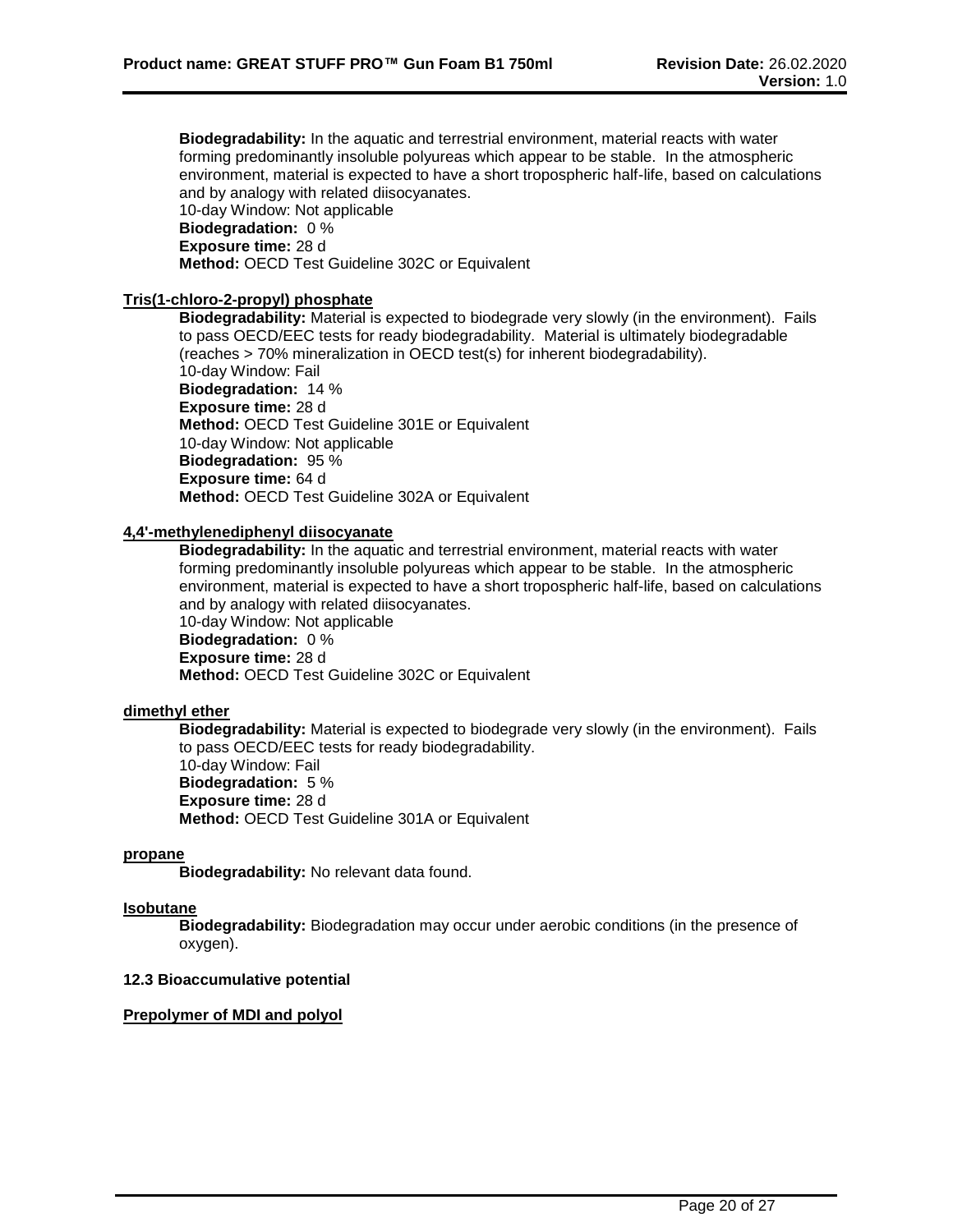**Bioaccumulation:** No data available for this product. In the aquatic and terrestrial environment, movement is expected to be limited by its reaction with water forming predominantly insoluble polyureas.

## **Diphenylmethane Diisocyanate, isomers and homologues**

**Bioaccumulation:** Bioconcentration potential is low (BCF < 100 or Log Pow < 3). Reacts with water. In the aquatic and terrestrial environment, movement is expected to be limited by its reaction with water forming predominantly insoluble polyureas. **Bioconcentration factor (BCF):** 92 Cyprinus carpio (Carp) 28 d

### **Tris(1-chloro-2-propyl) phosphate**

**Bioaccumulation:** Bioconcentration potential is low (BCF < 100 or Log Pow < 3). **Partition coefficient: n-octanol/water(log Pow):** 2,59 Measured **Bioconcentration factor (BCF):** 0,8 - 4,6 Cyprinus carpio (Carp) 42 d Measured

### **4,4'-methylenediphenyl diisocyanate**

**Bioaccumulation:** Bioconcentration potential is low (BCF < 100 or Log Pow < 3). Reacts with water. In the aquatic and terrestrial environment, movement is expected to be limited by its reaction with water forming predominantly insoluble polyureas. **Bioconcentration factor (BCF):** 92 Cyprinus carpio (Carp) 28 d

#### **dimethyl ether**

**Bioaccumulation:** Bioconcentration potential is low (BCF < 100 or Log Pow < 3). **Partition coefficient: n-octanol/water(log Pow):** 0,10 Measured

#### **propane**

**Bioaccumulation:** Bioconcentration potential is low (BCF < 100 or Log Pow < 3). **Partition coefficient: n-octanol/water(log Pow):** 2,36 Measured

# **Isobutane**

**Bioaccumulation:** Bioconcentration potential is low (BCF < 100 or Log Pow < 3). **Partition coefficient: n-octanol/water(log Pow):** 2,76 Measured

# **12.4 Mobility in soil**

# **Prepolymer of MDI and polyol**

In the aquatic and terrestrial environment, movement is expected to be limited by its reaction with water forming predominantly insoluble polyureas.

#### **Diphenylmethane Diisocyanate, isomers and homologues**

In the aquatic and terrestrial environment, movement is expected to be limited by its reaction with water forming predominantly insoluble polyureas.

# **Tris(1-chloro-2-propyl) phosphate**

Potential for mobility in soil is slight (Koc between 2000 and 5000). **Partition coefficient (Koc):** 1300 Estimated.

# **4,4'-methylenediphenyl diisocyanate**

In the aquatic and terrestrial environment, movement is expected to be limited by its reaction with water forming predominantly insoluble polyureas.

### **dimethyl ether**

Potential for mobility in soil is very high (Koc between 0 and 50).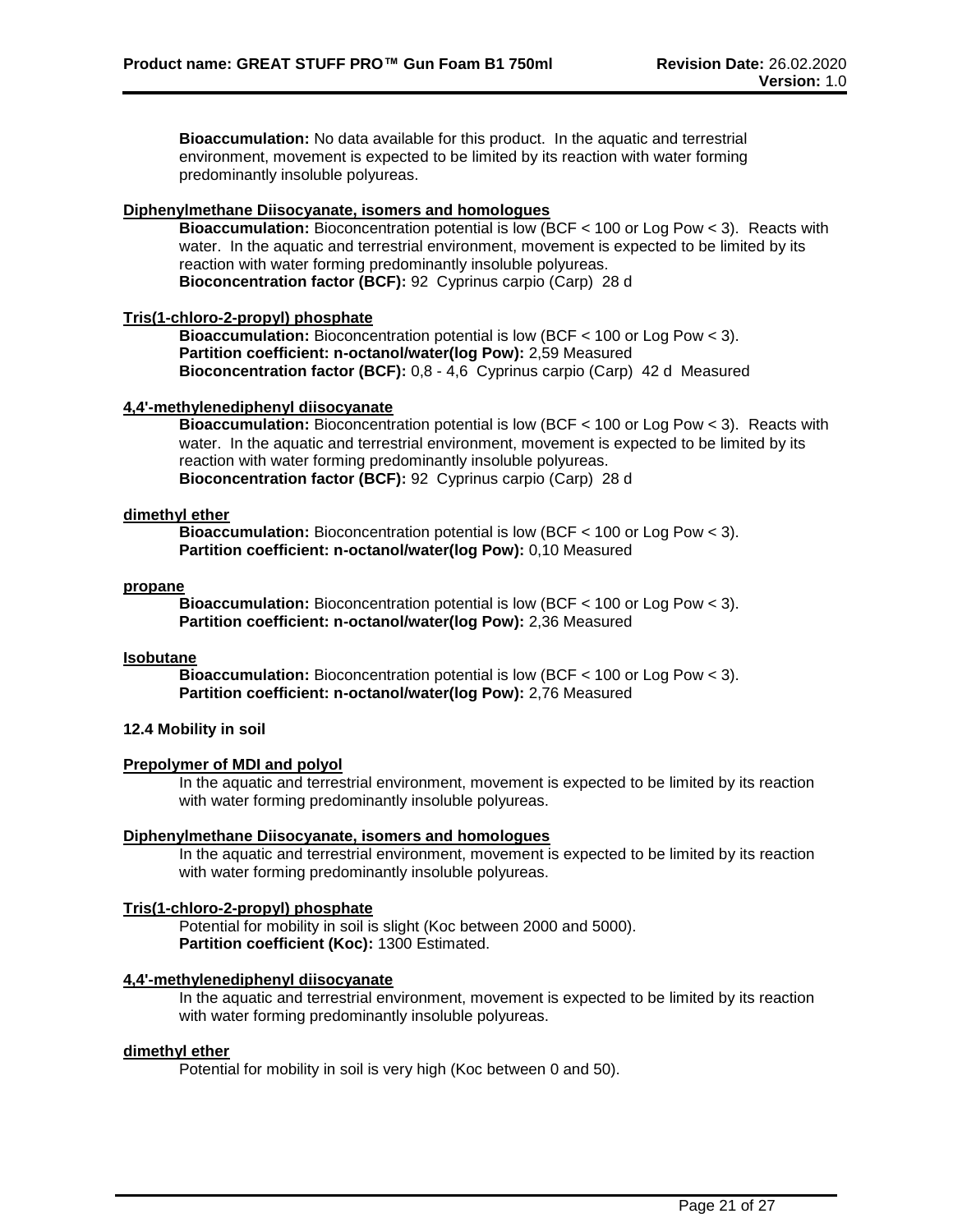**Partition coefficient (Koc):** 1,29 - 14 Estimated.

#### **propane**

Potential for mobility in soil is very high (Koc between 0 and 50). **Partition coefficient (Koc):** 24 - 460 Estimated.

### **Isobutane**

Potential for mobility in soil is very high (Koc between 0 and 50). **Partition coefficient (Koc):** 35 Estimated.

# **12.5 Results of PBT and vPvB assessment**

#### **Prepolymer of MDI and polyol**

This substance has not been assessed for persistence, bioaccumulation and toxicity (PBT).

#### **Diphenylmethane Diisocyanate, isomers and homologues**

This substance is not considered to be persistent, bioaccumulating and toxic (PBT).

#### **Tris(1-chloro-2-propyl) phosphate**

This substance is not considered to be persistent, bioaccumulating and toxic (PBT). This substance is not considered to be very persistent and very bioaccumulating (vPvB).

#### **4,4'-methylenediphenyl diisocyanate**

This substance is not considered to be persistent, bioaccumulating and toxic (PBT).

#### **dimethyl ether**

This substance is not considered to be persistent, bioaccumulating and toxic (PBT). This substance is not considered to be very persistent and very bioaccumulating (vPvB).

#### **propane**

This substance is not considered to be persistent, bioaccumulating and toxic (PBT). This substance is not considered to be very persistent and very bioaccumulating (vPvB).

#### **Isobutane**

This substance is not considered to be persistent, bioaccumulating and toxic (PBT). This substance is not considered to be very persistent and very bioaccumulating (vPvB).

#### **12.6 Other adverse effects**

Product contains no ozone-depleting components.

# **SECTION 13: DISPOSAL CONSIDERATIONS**

#### **13.1 Waste treatment methods**

Contents under pressure. Do not puncture or incinerate container. Relieve all pressure prior to disposal. DO NOT DUMP INTO ANY SEWERS, ON THE GROUND, OR INTO ANY BODY OF WATER. Any disposal practice must be in compliance with all local and national laws and regulations. The generation of waste should be avoided or minimized wherever possible. Refer to manufacturer/supplier for information on recovery/recycling.

The definitive assignment of this material to the appropriate EWC group and thus its proper EWC code will depend on the use that is made of this material. Contact the authorized waste disposal services.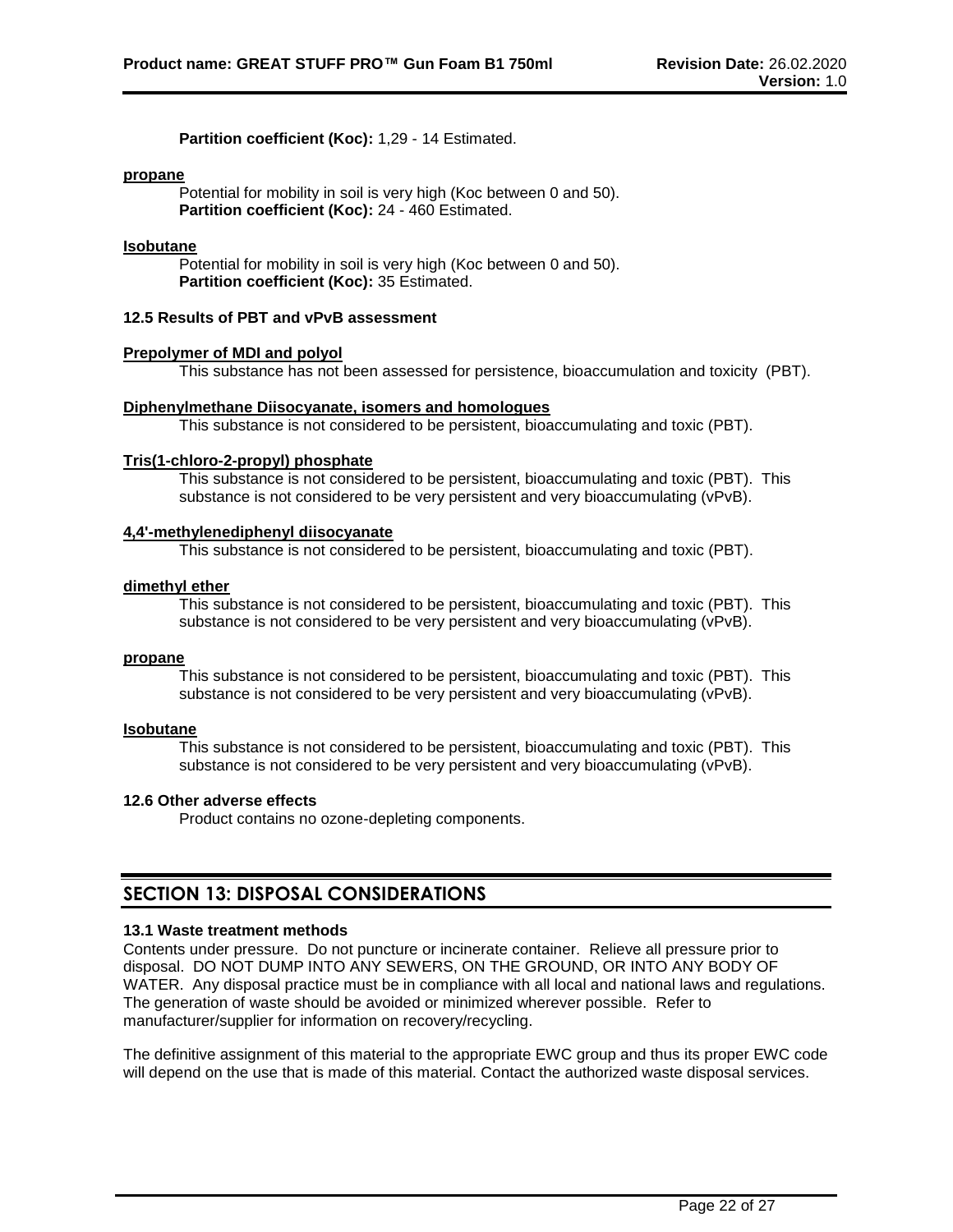# **SECTION 14: TRANSPORT INFORMATION**

# **Classification for ROAD and Rail transport (ADR/RID):**

| UN 1950                                                                                                                               |
|---------------------------------------------------------------------------------------------------------------------------------------|
| <b>AEROSOLS</b>                                                                                                                       |
| 2.1                                                                                                                                   |
| Not applicable                                                                                                                        |
| Not considered environmentally hazardous based on<br>available data.                                                                  |
| 14.1 UN number<br>14.2 UN proper shipping name<br>14.3 Transport hazard class(es)<br>14.4 Packing group<br>14.5 Environmental hazards |

**14.6 Special precautions for user** No data available.

# **Classification for SEA transport (IMO-IMDG):**

|      | 14.1 UN number                                                                                     | UN 1950                                                     |
|------|----------------------------------------------------------------------------------------------------|-------------------------------------------------------------|
|      | 14.2 UN proper shipping name                                                                       | <b>AEROSOLS</b>                                             |
|      | 14.3 Transport hazard class(es)                                                                    | 2.1                                                         |
|      | 14.4 Packing group                                                                                 | Not applicable                                              |
|      | 14.5 Environmental hazards                                                                         | Not considered as marine pollutant based on available data. |
| 14.6 | Special precautions for user                                                                       | $EmS: F-D, S-U$                                             |
|      | 14.7 Transport in bulk according<br>to Annex I or II of MARPOL<br>73/78 and the IBC or IGC<br>Code | Consult IMO regulations before transporting ocean bulk      |
|      | C <sub>local</sub>                                                                                 |                                                             |

# **Classification for AIR transport (IATA/ICAO):**

| 14.1 UN number                                       | UN 1950             |
|------------------------------------------------------|---------------------|
| 14.2 UN proper shipping name                         | Aerosols, flammable |
| 14.3 Transport hazard class(es)                      | 2.1                 |
| 14.4 Packing group                                   | Not applicable      |
| 14.5 Environmental hazards                           | Not applicable      |
| 14.6 Special precautions for user No data available. |                     |

This information is not intended to convey all specific regulatory or operational requirements/information relating to this product. Transportation classifications may vary by container volume and may be influenced by regional or country variations in regulations. Additional transportation system information can be obtained through an authorized sales or customer service representative. It is the responsibility of the transporting organization to follow all applicable laws, regulations and rules relating to the transportation of the material.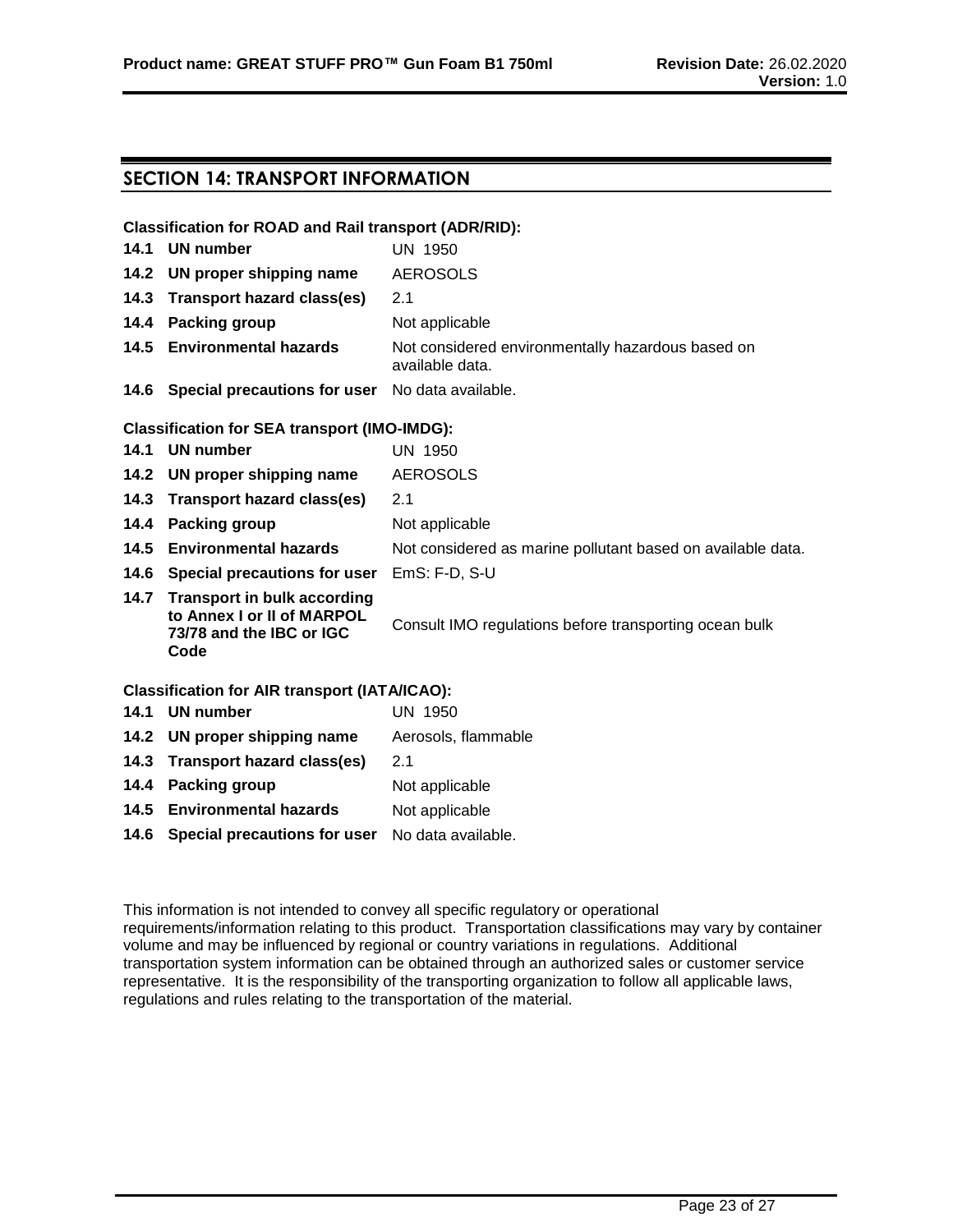# **SECTION 15: REGULATORY INFORMATION**

# **15.1 Safety, health and environmental regulations/legislation specific for the substance or mixture**

#### **REACh Regulation (EC) No 1907/2006**

This product contains only components that have been either registered, are exempt from registration, are regarded as registered or are not subject to registration according to Regulation (EC) No. 1907/2006 (REACH)., The aforementioned indications of the REACH registration status are provided in good faith and believed to be accurate as of the effective date shown above. However, no warranty, express or implied, is given. It is the buyer´s/user´s responsibility to ensure that his/her understanding of the regulatory status of this product is correct.

| <b>REACH</b> - Restrictions on the manufacture, placing |  |
|---------------------------------------------------------|--|
| on the market and use of certain dangerous              |  |
| substances, preparations and articles (Annex XVII)      |  |

Conditions of restriction for the following entries should be considered: Diphenylmethane Diisocyanate, isomers and homologues (Number on list 56) 4,4'-methylenediphenyl diisocyanate (Number on list 56)

# **Seveso III: Directive 2012/18/EU of the European Parliament and of the Council on the control of major-accident hazards involving dangerous substances.**

Listed in Regulation: FLAMMABLE AEROSOLS Number in Regulation: P3a 150 t 500 t

Listed in Regulation: Petroleum products: (a) gasolines and naphthas, (b) kerosenes (including jet fuels), (c) gas oils (including diesel fuels, home heating oils and gas oil blending streams),(d) heavy fuel oils (e) alternative fuels serving the same purposes and with similar properties as regards flammability and environmental hazards as the products referred to in points (a) to (d) Number in Regulation: 34 2 500 t

25 000 t

# **Further information**

Take note of Directive 92/85/EEC regarding maternity protection or stricter national regulations, where applicable.

Take note of Directive 94/33/EC on the protection of young people at work or stricter national regulations, where applicable.

#### **15.2 Chemical safety assessment**

No Chemical Safety Assessment has been carried out for this substance/mixture.

# **SECTION 16: OTHER INFORMATION**

#### **Full text of H-Statements referred to under sections 2 and 3.**

H220 Extremely flammable gas.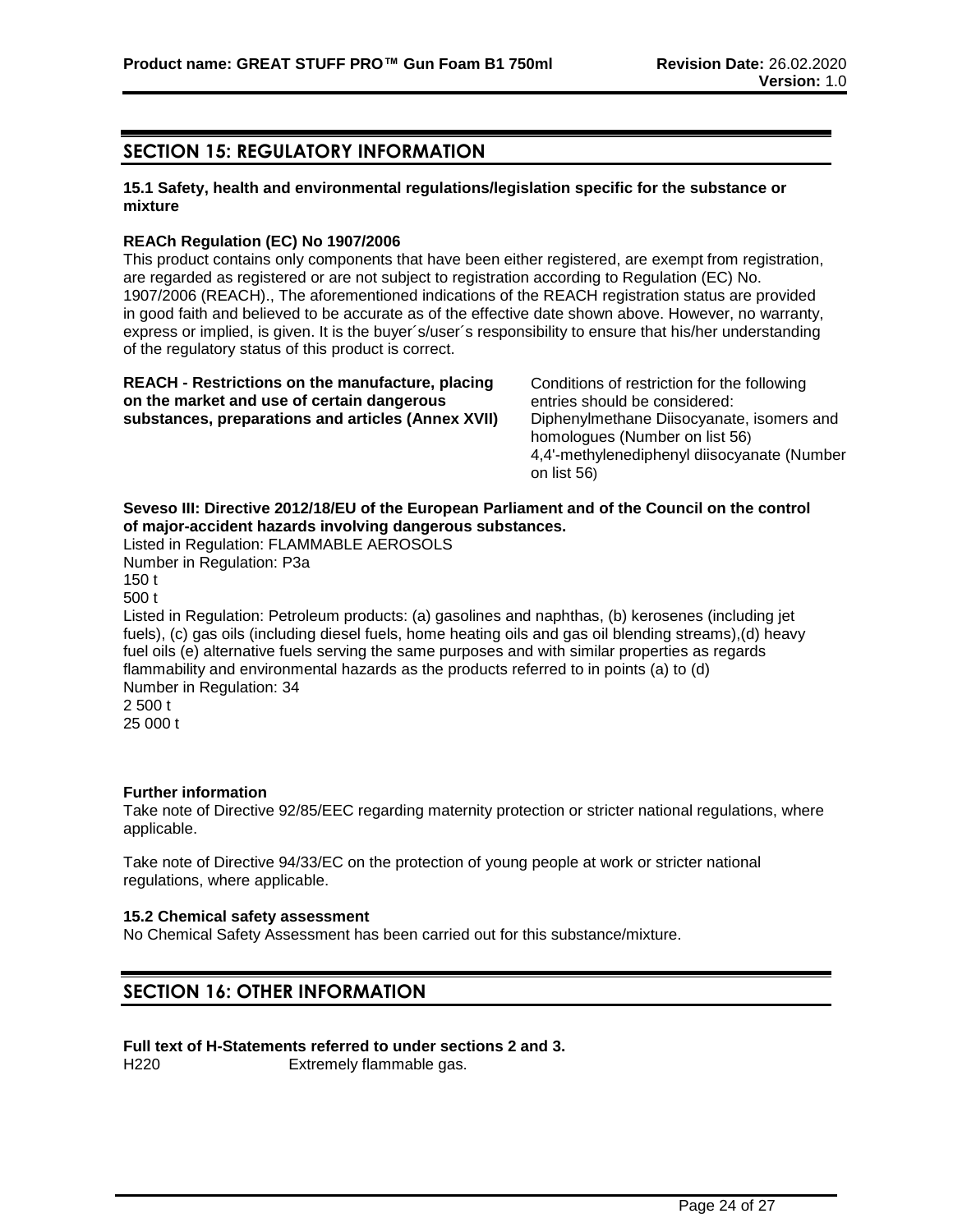| H <sub>222</sub>  | Extremely flammable aerosol.                                                     |
|-------------------|----------------------------------------------------------------------------------|
| H <sub>229</sub>  | Pressurised container: May burst if heated.                                      |
| H <sub>280</sub>  | Contains gas under pressure; may explode if heated.                              |
| H302              | Harmful if swallowed.                                                            |
| H315              | Causes skin irritation.                                                          |
| H <sub>3</sub> 17 | May cause an allergic skin reaction.                                             |
| H319              | Causes serious eye irritation.                                                   |
| H332              | Harmful if inhaled.                                                              |
| H334              | May cause allergy or asthma symptoms or breathing difficulties if inhaled.       |
| H335              | May cause respiratory irritation.                                                |
| H <sub>351</sub>  | Suspected of causing cancer.                                                     |
| H373              | May cause damage to organs through prolonged or repeated exposure if<br>inhaled. |

### **Classification and procedure used to derive the classification for mixtures according to Regulation (EC) No 1272/2008**

Press. Gas - Liquefied gas - H280 - Based on product data or assessment Aerosol - 1 - H222 - Skin Irrit. - 2 - H315 - Calculation method Eye Irrit. - 2 - H319 - Calculation method Resp. Sens. - 1 - H334 - Calculation method Skin Sens. - 1 - H317 - Calculation method Carc. - 2 - H351 - Calculation method STOT SE - 3 - H335 - Calculation method STOT RE - 2 - H373 - Calculation method

# **Revision**

Identification Number: 336047 / A753 / Issue Date: 26.02.2020 / Version: 1.0 Most recent revision(s) are noted by the bold, double bars in left-hand margin throughout this document.

## **Legend**

| 2000/39/EC     | Europe. Commission Directive 2000/39/EC establishing a first list of indicative      |
|----------------|--------------------------------------------------------------------------------------|
|                | occupational exposure limit values                                                   |
| <b>ACGIH</b>   | USA. ACGIH Threshold Limit Values (TLV)                                              |
| Dow IHG        | Dow Industrial Hygiene Guideline                                                     |
| <b>IT OEL</b>  | Italy. List of indicative limit values for professional exposure to chemical agents. |
| <b>STEL</b>    | Short-term exposure limit                                                            |
| <b>TWA</b>     | 8 hour exposure limit                                                                |
| <b>US WEEL</b> | USA. Workplace Environmental Exposure Levels (WEEL)                                  |
| Acute Tox.     | Acute toxicity                                                                       |
| Carc.          | Carcinogenicity                                                                      |
| Eye Irrit.     | Eye irritation                                                                       |
| Flam. Gas      | Flammable gases                                                                      |
| Press. Gas     | Gases under pressure                                                                 |
| Resp. Sens.    | Respiratory sensitisation                                                            |
| Skin Irrit.    | Skin irritation                                                                      |
| Skin Sens.     | Skin sensitisation                                                                   |
| <b>STOT RE</b> | Specific target organ toxicity - repeated exposure                                   |
| <b>STOT SE</b> | Specific target organ toxicity - single exposure                                     |